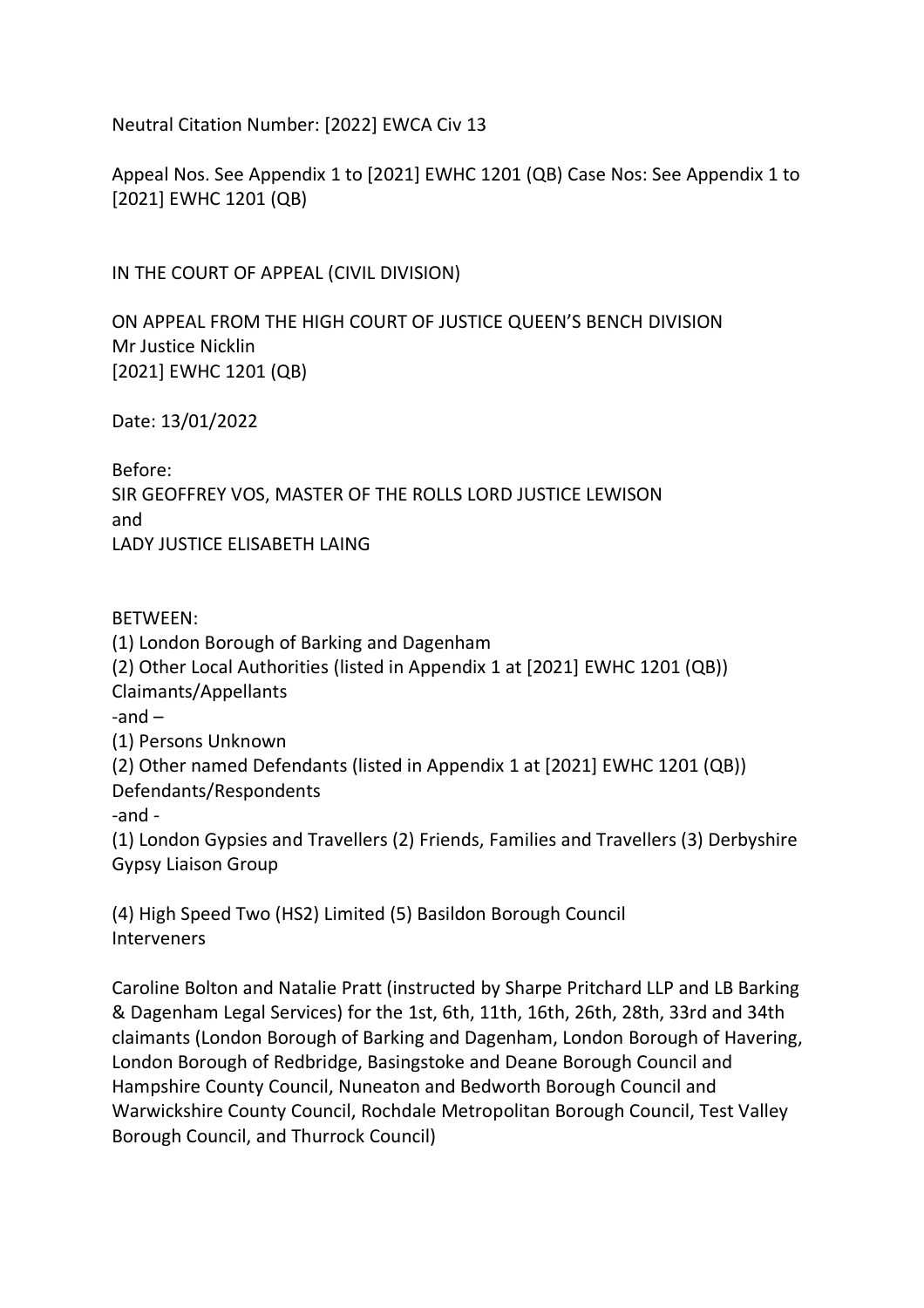Ranjit Bhose QC and Steven Woolf (instructed by South London Legal Partnership) for the 7th and 12th claimants (London Borough of Hillingdon, and London Borough of Richmond- Upon-Thames)

Nigel Giffin QC and Simon Birks (instructed by Walsall Metropolitan Borough Council Legal Services) for the 35th claimant (Walsall Metropolitan Borough Council) Mark Anderson QC and Michelle Caney (instructed by Wolverhampton City Council Legal Services) for the 36th claimant (Wolverhampton County Council)

Marc Willers QC, Tessa Buchanan and Owen Greenhall (instructed by Community Law Partnership) for the first three interveners (London Gypsies and Travellers, Friends, Families and Travellers, and Derbyshire Gypsy Liaison Group) Richard Kimblin QC (instructed by Eversheds Sutherland (International) LLP) for the 4th intervener (HS2)

Wayne Beglan (instructed by Basildon Borough Council Legal Services) for the 5th intervener (Basildon Borough Council) (making written submissions only) Tristan Jones (instructed by the Attorney General) as Advocate to the Court Hearing dates: 30 November and 1 and 2 December 2021

--------------------- JUDGMENT "Covid-19 Protocol:

This judgment was handed down remotely by circulation to the parties' representatives by email, release to BAILII and publication on the Courts and Tribunals Judiciary website. The date and time for hand-down is deemed to be 10:30am, Thursday 13 January 2022."

Judgment Approved by the court for handing down. London Borough of Barking and Dagenham v. Persons Unknown Sir Geoffrey Vos, Master of the Rolls: Introduction

1. This case arises in the context of a number of cases in which local authorities have sought interim and sometimes then final injunctions against unidentified and unknown persons who may in the future set up unauthorised encampments on local authority land. These persons have been collectively described in submissions as "newcomers". Mr Marc Willers QC, leading counsel for the first three interveners, explained that the persons concerned fall mainly into three categories, who would describe themselves as Romani Gypsies, Irish Travellers and New Travellers.

2. The central question in this appeal is whether the judge was right to hold that the court cannot grant final injunctions that prevent persons, who are unknown and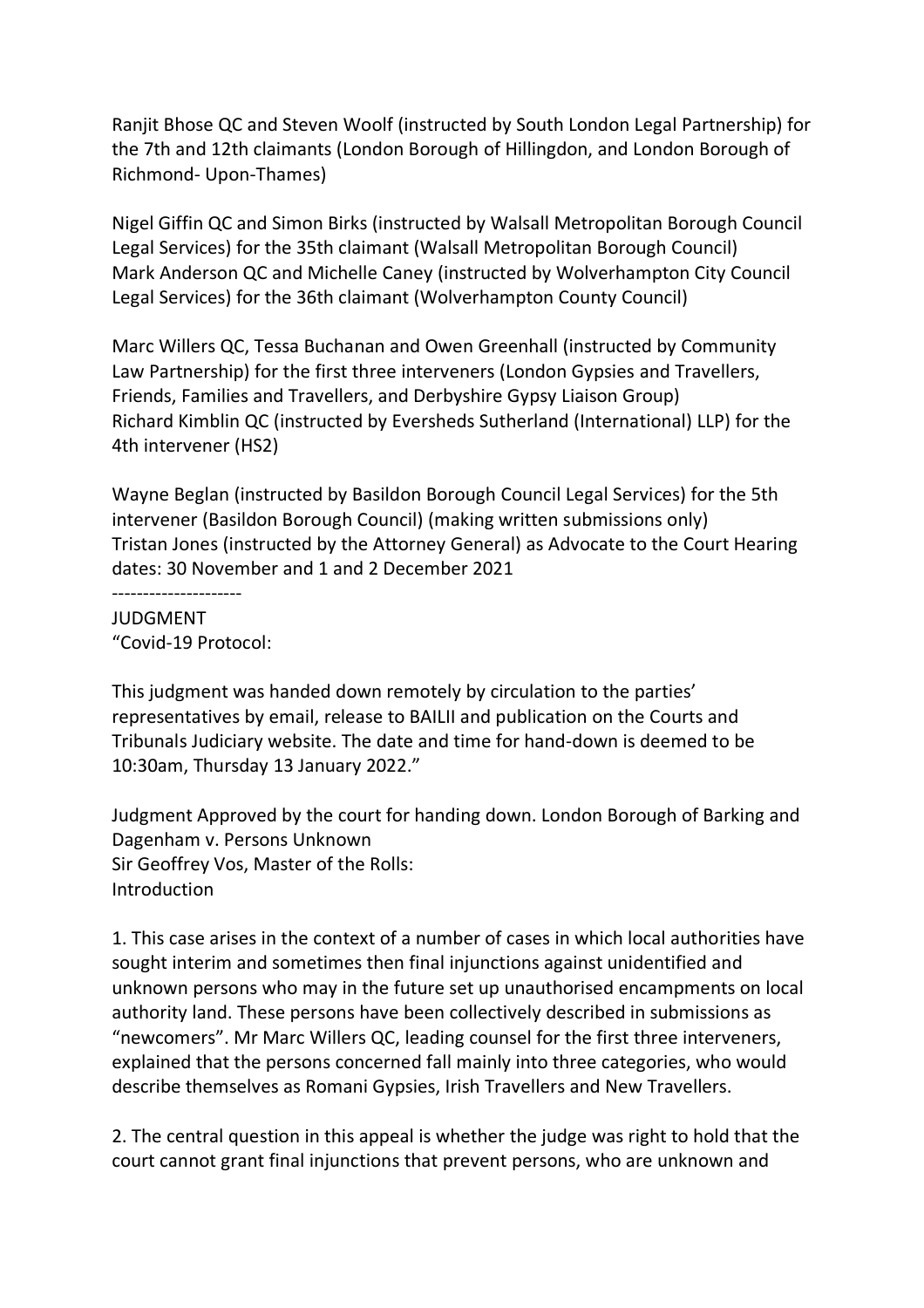unidentified at the date of the order (i.e. newcomers), from occupying and trespassing on local authority land. The judge, Mr Justice Nicklin, held that this was the effect of a series of decisions, particularly this court's decision in Canada Goose UK Retail Ltd. v. Persons Unknown and another [2020] EWCA Civ 202, [2020] 1 WLR 2802 (Canada Goose) and the Supreme Court's decision in Cameron v. Liverpool Victoria Insurance Co Ltd (Motor Insurers' Bureau Intervening) [2019] UKSC 6, [2019] 1 WLR 1471 (Cameron). The judge said that, whilst interim injunctions could be made against persons unknown, final injunctions could only be made against parties who had been identified and had had an opportunity to contest the final order sought.

3. The 15 local authorities that are parties to the appeals before the court contend that the judge was wrong,1 and that, even if that is what the Court of Appeal said in Canada Goose, its decision on that point was not part of its essential reasoning, distinguishable on the basis that it applied only to so-called protester injunctions, and, in any event, should not be followed because (a) it was based on a misunderstanding of the essential decision in Cameron, and (b) was decided without proper regard to three earlier Court of Appeal decisions in South Cambridgeshire District Council v. Gammell [2006] 1 WLR 658 (Gammell), Ineos Upstream Ltd v. Persons Unknown and others [2019] EWCA Civ 515, [2019] 4 WLR 100 (Ineos), and Bromley London Borough Council v Persons Unknown [2020] EWCA Civ 12, [2020] PTSR 1043 (Bromley).

4. The case also raises a secondary question as to the propriety of the procedure adopted by the judge to bring the proceedings in their current form before the court. In effect, the judge made a series of orders of the court's own motion requiring the parties to these proceedings to make submissions aimed at allowing the court to reach a decision as to whether the interim and final orders that had been granted in these cases could or should stand. Counsel for one group of local authorities, Ms Caroline Bolton, submitted that it was not open to the court to call in final orders made in the past for reconsideration in the way that the judge did.

5. In addition, there are subsidiary questions as to whether (a) the statutory jurisdiction to make orders against persons unknown under section 187B of the Town and Country Planning Act 1990 (section 187B) to restrain an actual or apprehended breach of planning control validates the orders made, and (b) the court may in any circumstances like those in the present case make final orders against all the world.

6. I shall first set out the essential factual and procedural background to these claims, then summarise the main authorities that preceded the judge's decision, before identifying the judge's main reasoning, and finally dealing with the issues I have identified.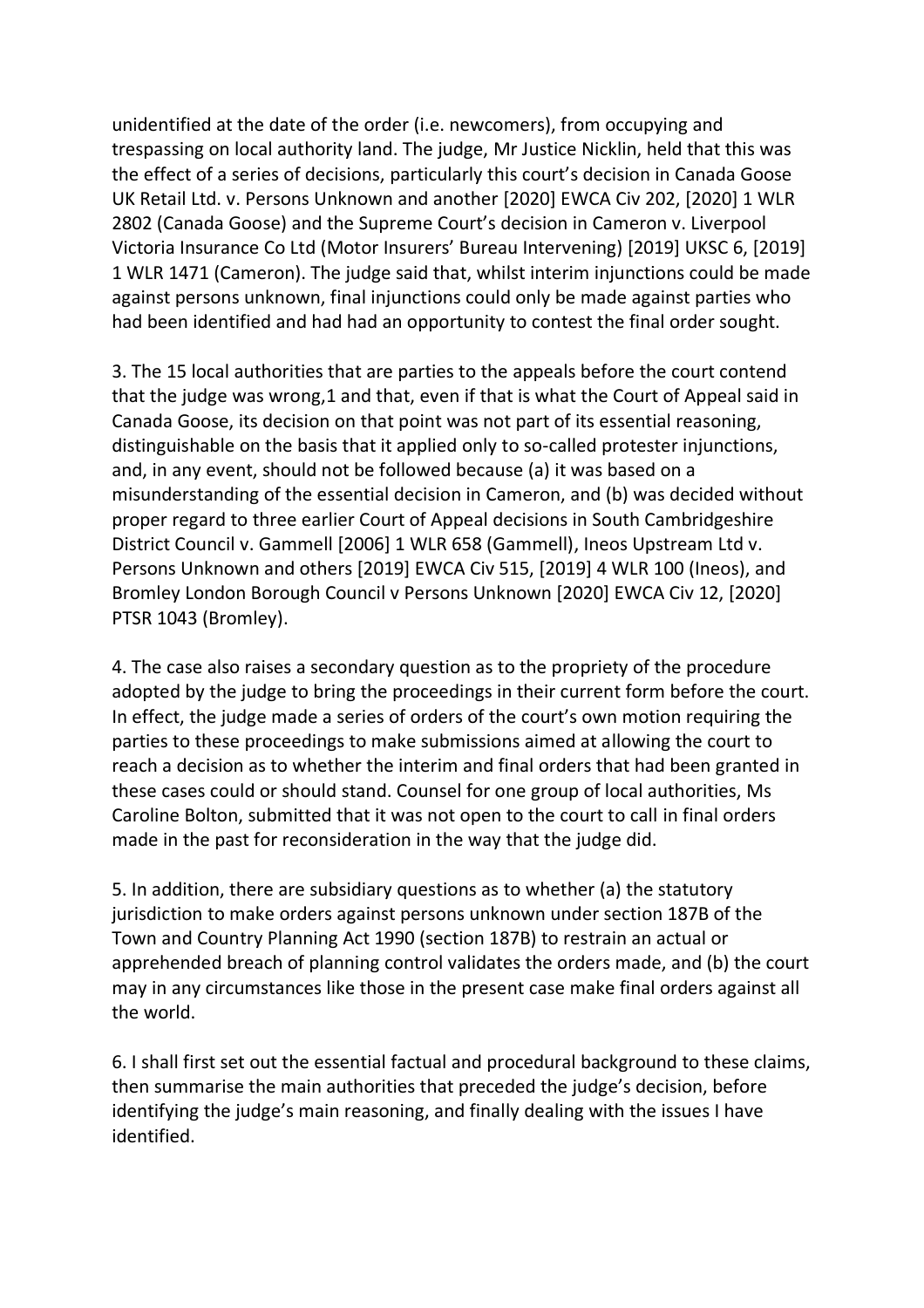7. I have concluded that: (i) the judge was wrong to hold that the court cannot grant final injunctions that prevent persons, who are unknown and unidentified at the date of the order, from occupying and trespassing on land, and (ii) the procedure adopted by the judge was unorthodox. It was unusual insofar as it sought to call in final orders of the court for revision in the light of subsequent legal developments, but has nonetheless enabled a comprehensive review of the law applicable in an important field. Since most of the orders provided for review and nobody objected to the process at the time, there is now no need for further action. (iii) Section 37 of the Senior Courts Act 1981 (section 37) and section 187B impose the same procedural limitations on applications for injunctions of this kind. (iv) Whilst it is the court's proper function to give procedural guidelines, the court cannot and should not limit in advance the types of injunction that may in future cases be held appropriate to make under section 37 against the world.

8. This area of law and practice has been bedevilled by the use of Latin tags. That usage is particularly inappropriate in an area where it is important that members of the public can understand the courts' decisions. I have tried to exclude Latin from this judgment, and would urge other courts to use plain language in its place. The essential factual and procedural background

9. There were 5 groups of local authorities before the court, although the details are not material. The first group was led by Walsall Metropolitan Borough Council (Walsall), represented by Mr Nigel Giffin QC. The second group was led by Wolverhampton City Council (Wolverhampton), represented by Mr Mark Anderson QC. The third group was led by the London Borough of Hillingdon (Hillingdon), represented by Mr Ranjit Bhose QC. The fourth and fifth groups were led respectively by the London Borough of Barking and Dagenham (Barking) and the London Borough of Havering (Havering), represented by Ms Caroline Bolton. The cases in the groups led by Walsall, Wolverhampton, and Barking related to final injunctions, and those led by Hillingdon and Havering related to interim injunctions.

10. The injunctions granted in each of the cases were in various forms broadly described in the detailed Appendix 1 to the judge's judgment. Some of the final injunctions provided for review of the orders to be made by the court either annually or at other stages. Most, if not all, of the injunctions allowed permission for anyone affected by the order, including persons unknown, to apply to vary or discharge them.

11. It is important to note at the outset that these claims were all started under the procedure laid down by CPR Part 8, which is appropriate where the claimant seeks the court's decision on a question which is unlikely to involve a substantial dispute of fact (CPR 8.1(2)(a)). Whilst CPR 8.2A(1) contemplates a practice direction setting out circumstances in which a claim form may be issued under Part 8 without naming a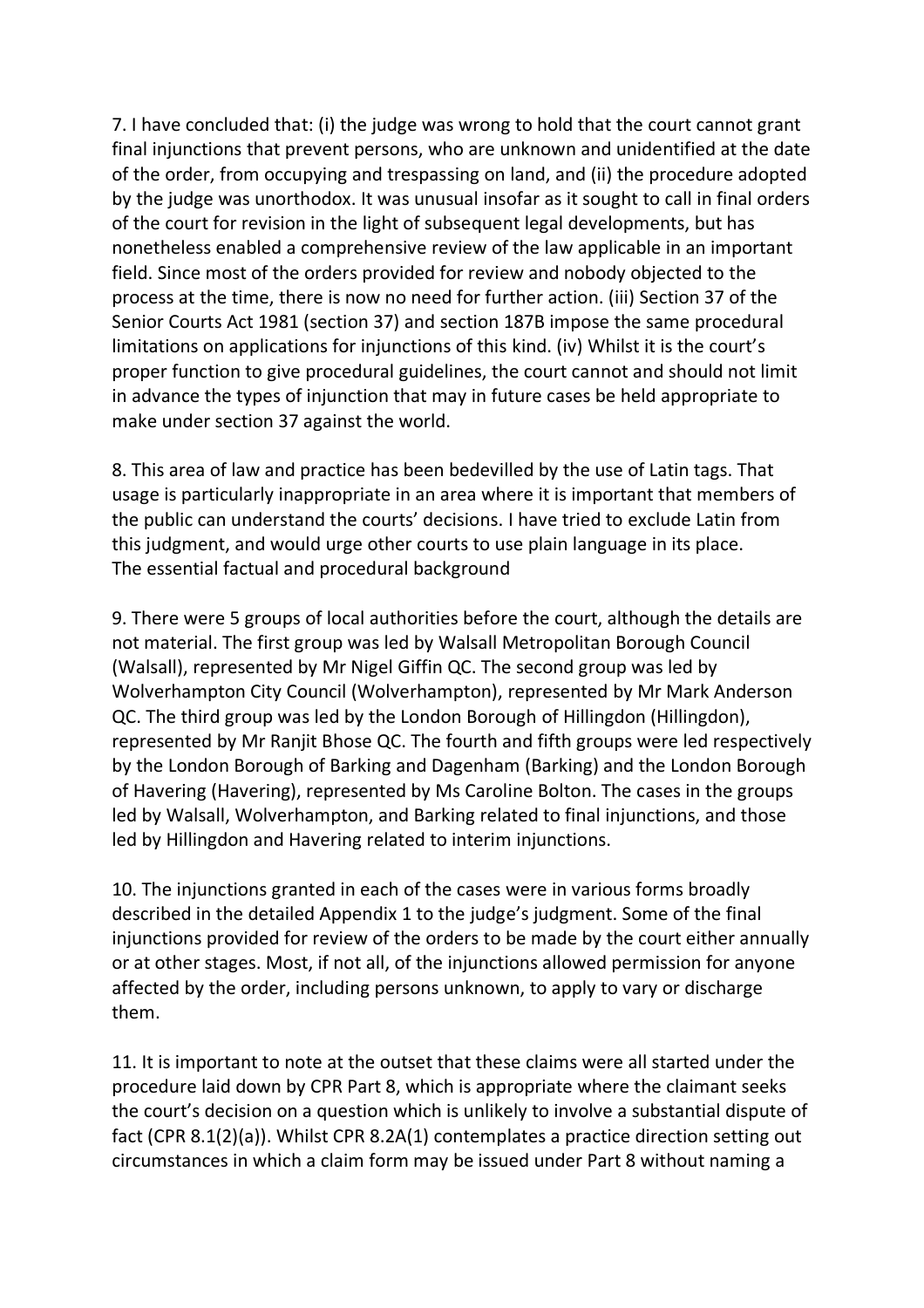defendant, no such practice direction has been made (see Cameron at [9]). Moreover, CPR 8.9 makes clear that, where the Part 8 procedure is followed, the defendant is not required to file a defence, so that several other familiar provisions of the CPR do not apply and any time limit preventing parties taking a step before defence also does not apply. A default judgment cannot be obtained in Part 8 cases (CPR 8.1(5)). Nonetheless, CPR 70.4 provides that a judgment or order against "a person who is not a party to proceedings" may be enforced "against that person by the same methods as if he were a party".

12. These proceedings seem to have their origins from 2 October 2020 when Nicklin J dealt with an application in the case of London Borough of Enfield v. Persons Unknown [2020] EWHC 2717 (QB) (Enfield), and raised with counsel the issues created by Canada Goose. Nicklin J told the parties that he had spoken to the President of the Queen's Bench Division (the PQBD) about there being a "group of local authorities who already have these injunctions and who, therefore, may following the decision today, be intending or considering whether they ought to restore the injunctions in their cases to the Court for reconsideration". He reported that the PQBD's current view was that she would direct that those claims be brought together to be managed centrally. In his judgment in Enfield, Nicklin J said that "the legal landscape that [governed] proceedings and injunctions against Persons Unknown [had] transformed since the Interim and Final Orders were granted in this case", referring to Cameron, Ineos, Bromley, Cuadrilla Bowland Ltd v. Persons Unknown [2020] 4 WLR 29 (Cuadrilla), and Canada Goose.

13. Nicklin J concluded at [32] in Enfield that, in the light of the decision in Speedier Logistics v. Aadvark Digital [2012] EWHC 2276 (Comm) (Speedier), there was "a duty on a party, such as the Claimant in this case who (i) has obtained an injunction against Persons Unknown without notice, and (ii) is aware of a material change of circumstances, including for these purposes a change in the law, which gives rise to a real prospect that the court would amend or discharge the injunction, to restore the case within a reasonable period to the court for reconsideration". He said that duty was not limited to public authorities.

14. At [42]-[44], Nicklin J said that Canada Goose established that final injunctions against persons unknown did not bind newcomers, so that any "interim injunction the Court granted would be more effective and more extensive in its terms than any final order the court could grant". That raised the question of whether the court ought to grant any interim relief at all. The only way that Enfield could achieve what it sought was "to have a rolling programme of applications for interim orders", resulting in "litigation without end".

15. On 16 October 2020, Nicklin J made an order expressed to be with the concurrence of the PQBD and the judge in charge of the Queen's Bench Division Civil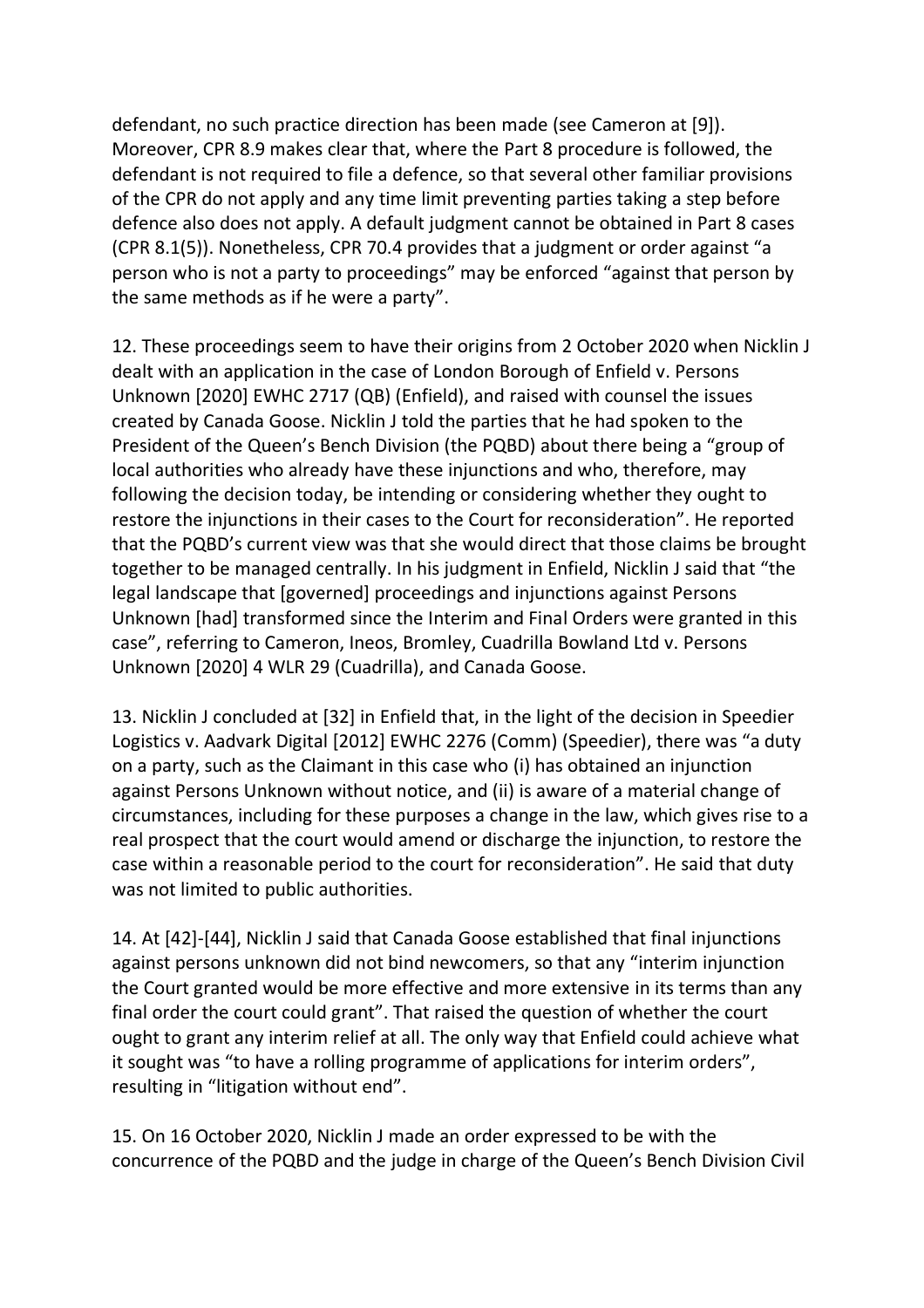List. That order (the 16 October order) recited the orders that had been made in Enfield, and that it appeared that injunctions in similar terms might have been made in 37 scheduled sets of proceedings, and that similar issues might arise. Accordingly, Nicklin J ordered without a hearing and of the court's own motion, that, by 13 November 2020, each claimant in the scheduled actions must file a completed and signed questionnaire in the form set out in schedule 2 to the order. The 16 October order also made provision for those claimants who might want, having considered Bromley and Canada Goose, to discontinue or apply to vary or discharge the orders they had obtained in their cases. The 16 October order stated that the court's first objective was to "identify those local authorities with existing Traveller Injunctions who [wished] to maintain such injunctions (possibly with modification), and those who [wished] to discontinue their claims and/or discharge the current Traveller Injunction granted in their favour".

16. Mr Giffin and Mr Anderson emphasised to us that they had not objected to the order the court had made. The 16 October order does, nonetheless, seem to me to be unusual in that it purports to call in actions in which final orders have been made suggesting, at least, that those final orders might need to be discharged in the light of a change in the law since the cases in question concluded. Moreover, Mr Anderson expressed his client's reservations about one judge expressing "deep concern" over the order that had been made in favour of Wolverhampton by 3 other judges. By way of example, Jefford J had said in her judgment on 2 October 2018 that she was satisfied, following the principles in Bloomsbury Publishing Group Ltd v. News Group Newspapers Ltd [2003] EWHC 1205, [2003] 1 WLR 1633 (Bloomsbury) and South Cambridgeshire District Council v. Persons Unknown [2004] EWCA Civ 1280 (South Cambridgeshire), that it was appropriate for the application to be made against persons unknown.

17. The 16 October order and the completion of questionnaires by numerous local authorities resulted in the rolled-up hearing before Nicklin J on 27 and 28 January 2021, in respect of which he delivered judgment on 12 May 2021. As a result, the judge made a number of orders discharging the injunctions that the local authorities had obtained and giving consequential directions.

18. Nicklin J concluded his judgment by explaining the consequences of what he had decided, in summary, as follows:

i) Claims against persons unknown should be subject to stated safeguards.

ii) Precautionary interim injunctions would only be granted if the applicant demonstrated, by evidence, that there was a sufficiently real and imminent risk of a tort being committed by the respondents.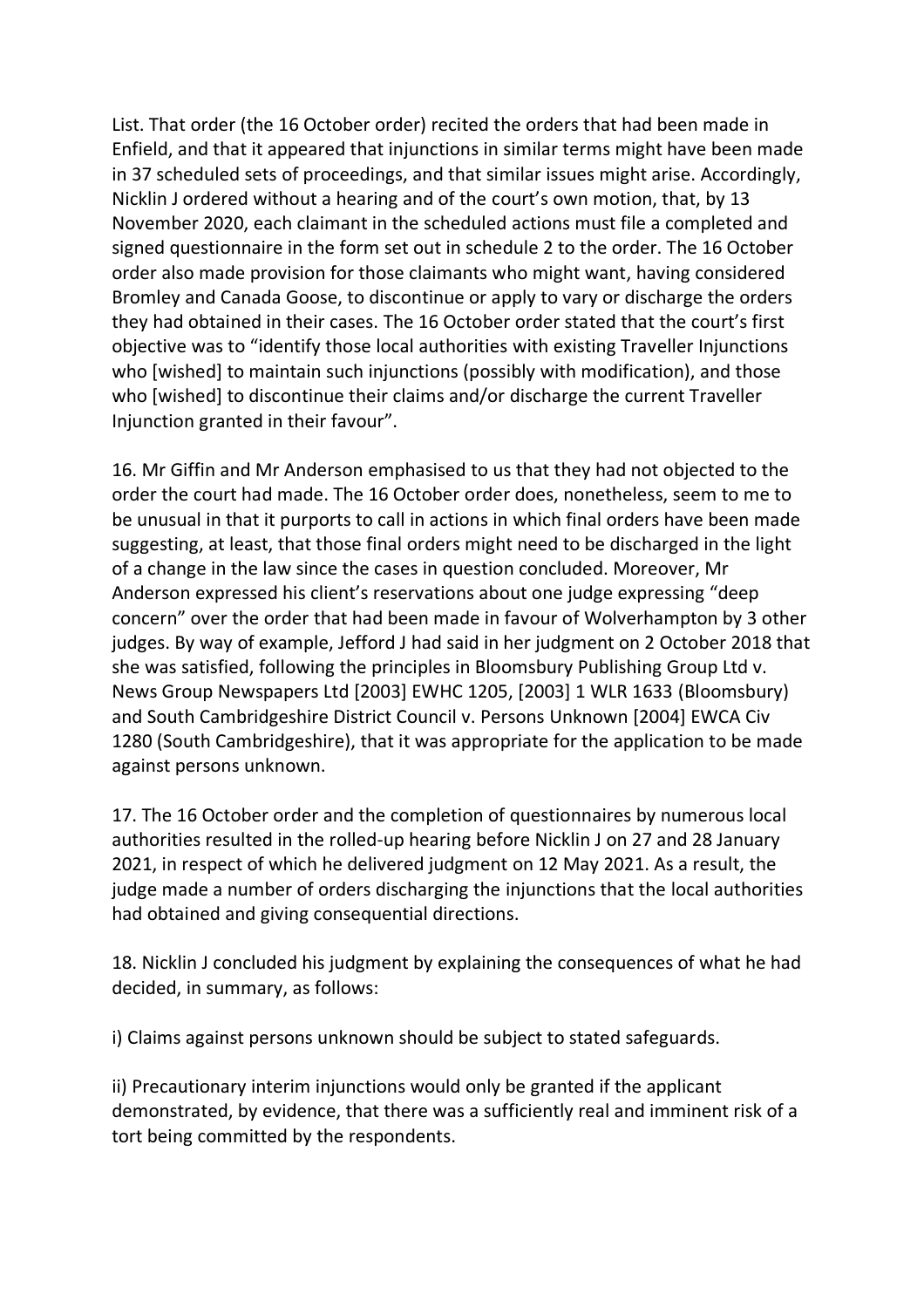iii) If an interim injunction were granted, the court in its order should fix a date for a further hearing suggested to be not more than one month from the interim order.

iv) The claimant at the further hearing should provide evidence of the efforts made to identify the persons unknown and make any application to amend the claim form to add named defendants.

v) The court should give directions requiring the claimant, within a defined period: (a) if the persons unknown have not been identified sufficiently that they fall within Category 1 persons unknown,2 to apply to discharge the interim injunction against persons unknown and discontinue the claim under CPR 38.2(2)(a), (b) otherwise, as against the Category 1 persons unknown defendants, to apply for (i) default judgment;3 or (ii) summary judgment; or (iii) a date to be fixed for the final hearing of the claim, and, in default of compliance, that the claim be struck out and the interim injunction against persons unknown discharged.

This was a reference to the two categories set out by Lord Sumption at [13] in Cameron, as to which see As I have noted above, default judgment is not available in Part 8 cases.

vi) Final orders must not be drafted in terms that would capture newcomers.

19. I will return to the issues raised by the procedure the judge adopted when I deal with the second issue before this court raised by Ms Bolton.

The main authorities preceding the judge's decision

20. It is useful to consider these authorities in chronological order, since, as the judge rightly said in Enfield, the legal landscape in proceedings against persons unknown seems to have transformed since the injunction was granted in that case in mid-2017, only 41⁄2 years ago.

Bloomsbury: judgment 23 May 2003

21. The persons unknown in Bloomsbury had possession of and had made offers to sell unauthorised copies of an unpublished Harry Potter book. Sir Andrew Morritt VC continued orders against the named parties for the limited period until the book would be published, and considered the law concerning making orders against unidentified persons. He concluded that an unknown person could be sued, provided that the description used was sufficiently certain to identify those who were included and those who were not. The description in that case [4] described the defendants' conduct and was held to be sufficient to identify them [16]-[21]. Sir Andrew was assisted by an advocate to the court. He said that the cases decided under the Rules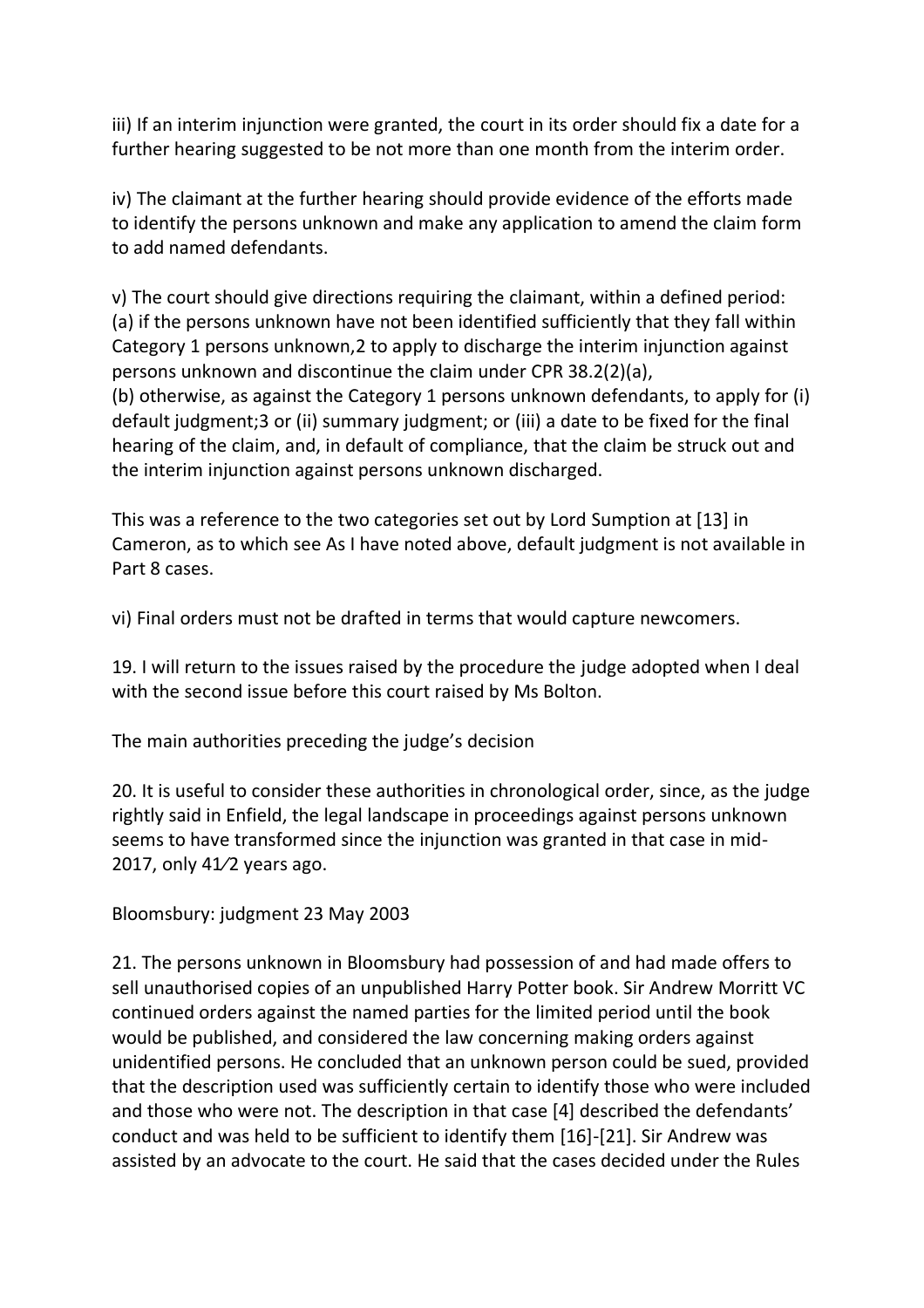of the Supreme Court did not apply under the Civil Procedure Rules: "the overriding objective and the obligations cast on the court are inconsistent with an undue reliance on form over substance" [19]. Whilst the persons unknown against whom the injunction was granted were in existence at the date of the order and not newcomers in the strict sense, this does not seem to me to be a distinction of any importance. The order he made was also not, in form, a final order made at a hearing attended by the unknown persons or after they had been served, but that too, as it seems to me, is not a distinction of any importance, since the injunction granted was final and binding on those unidentified persons for the relevant period leading up to publication of the book.

Hampshire Waste Services Ltd v. Intending Trespassers Upon Chineham Incinerator Site [2003] EWHC 1738, [2004] Env. L. R. 9 (Hampshire Waste): judgment 8 July 2003

22. Hampshire Waste was a protester case, in which Sir Andrew Morritt VC granted a without notice injunction against unidentified "[p]ersons entering or remaining without the consent of the claimants, or any of them, on any of the incinerator sites ... in connection with the 'Global Day of Action Against Incinerators'". Sir Andrew accepted at [6]-[10] that, subject to two points on the way the unknown persons were described, the position was in essence the same as in Bloomsbury. The unknown persons had not been served and there was no argument about whether the order bound newcomers as well as those already threatening to protest.

South Cambridgeshire: judgment 17 September 2004

23. In South Cambridgeshire, the Court of Appeal (Brooke and Clarke LJJ) granted a without notice interim injunction against persons unknown causing or permitting hardcore to be deposited, or caravans being stationed, on certain land, under section 187B.

24. At [8]-[11], Brooke LJ said that he was satisfied that section 187B gave the court the power to "make an order of the type sought by the claimants". He explained that the "difficulty in times gone by against obtaining relief against persons unknown" had been remedied either by statute or by rule, citing recent examples of the power to grant such relief in different contexts in Bloomsbury and Hampshire Waste.

Gammell: judgment 31 October 2005

25. In Gammell, two injunctions had been granted against persons unknown under section 187B. The first (in South Cambridgeshire) was an interim order granted by the Court of Appeal restraining the occupation of vacant plots of land. The second (in Bromley London Borough Council v. Maughan) (Maughan) was an order made until further order restraining the stationing of caravans. In both cases, newcomers who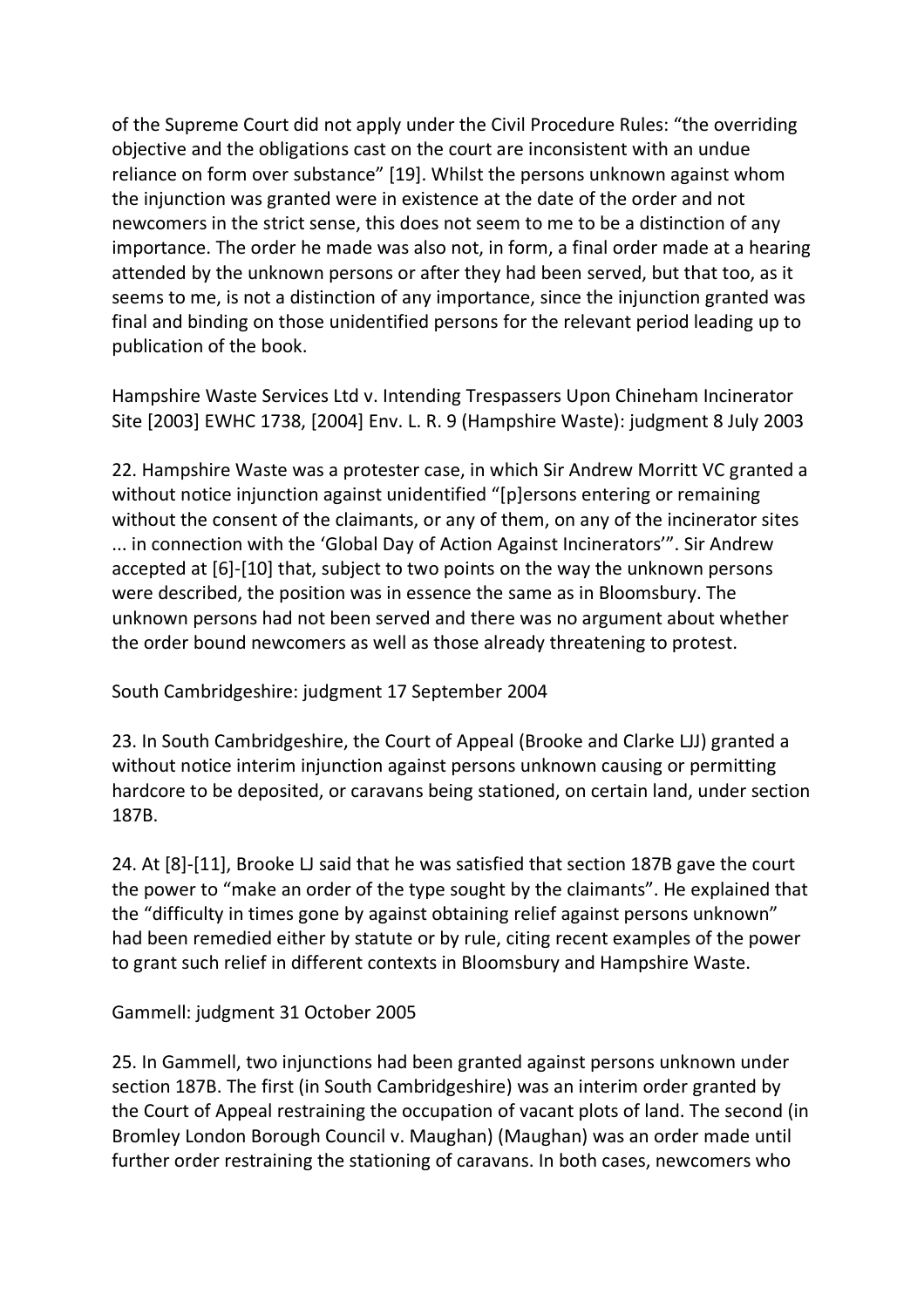violated the injunctions were committed for contempt, and the appeals were dismissed.

26. Sir Anthony Clarke MR (with whom Rix and Moore-Bick LJJ agreed) said that the issue was whether and in what circumstances the approach of the House of Lords in South Bucks District Council v. Porter [2003] UKHL 26, [2003] 2 AC 557 (Porter) applied to cases where injunctions were granted against newcomers [6]. He explained that, in Porter, section 187B injunctions had been granted against unauthorised development of land owned by named defendants, and the House was considering whether there had been a failure to consider the likely effect of the orders on the defendants' Convention rights in accordance with section 6(1) of the Human Rights Act 1998 (the 1998 Act) and the European Convention on Human Rights and Fundamental Freedoms (the Convention).

27. Sir Anthony noted at [10] that in Porter, the defendants were in occupation of caravans in breach of planning law when the injunctions were granted. The House had (Lord Bingham at [20]) approved [38]-[42] of Simon Brown LJ's judgment, which suggested that injunctive relief was always discretionary and ought to be proportionate. That meant that it needed to be: "appropriate and necessary for the attainment of the public interest objective sought - here the safeguarding of the environment - but also that it does not impose an excessive burden on the individual whose private interests - here the gipsy's private life and home and the retention of his ethnic identity - are at stake". He cited what Auld LJ (with whom Arden and Jacob LJJ had agreed) had said in Davis v. Tonbridge & Malling Borough Council [2004] EWCA Civ 194 (Davis) at [34] to the additional effect that it was "questionable whether Article 8 adds anything to the existing equitable duty of a court in the exercise of its discretion under section 187B", and that the jurisdiction was to be exercised with due regard to the purpose for which it was conferred, namely to restrain breaches of planning control. Auld LJ at [37] in Davis had explained that Porter recognised two stages: first, to look at the planning merits of the matter, according respect to the authority's conclusions, and secondly to consider for itself, in the light of the planning merits and any other circumstances, in particular those of the defendant, whether to grant injunctive relief. The question, as Sir Anthony saw it in Gammell, was whether those principles applied to the cases in question [12].

28. At [28]-[29], Sir Anthony held, as a matter of essential decision, that the balancing exercise required in Porter did not apply, either directly or by analogy, to cases where the defendant was a newcomer. In such cases, Sir Anthony held at [30]- [31] that the court would have regard to statements in Mid-Bedfordshire District Council v. Brown [2004] EWCA Civ 1709, [2005] 1 WLR 1460 (Brown) (Lord Phillips MR, Mummery and Jonathan Parker LJJ) as to cases in which defendants occupy or continue to occupy land without planning permission and in disobedience of orders of the court. The principles in Porter did not apply to an application to add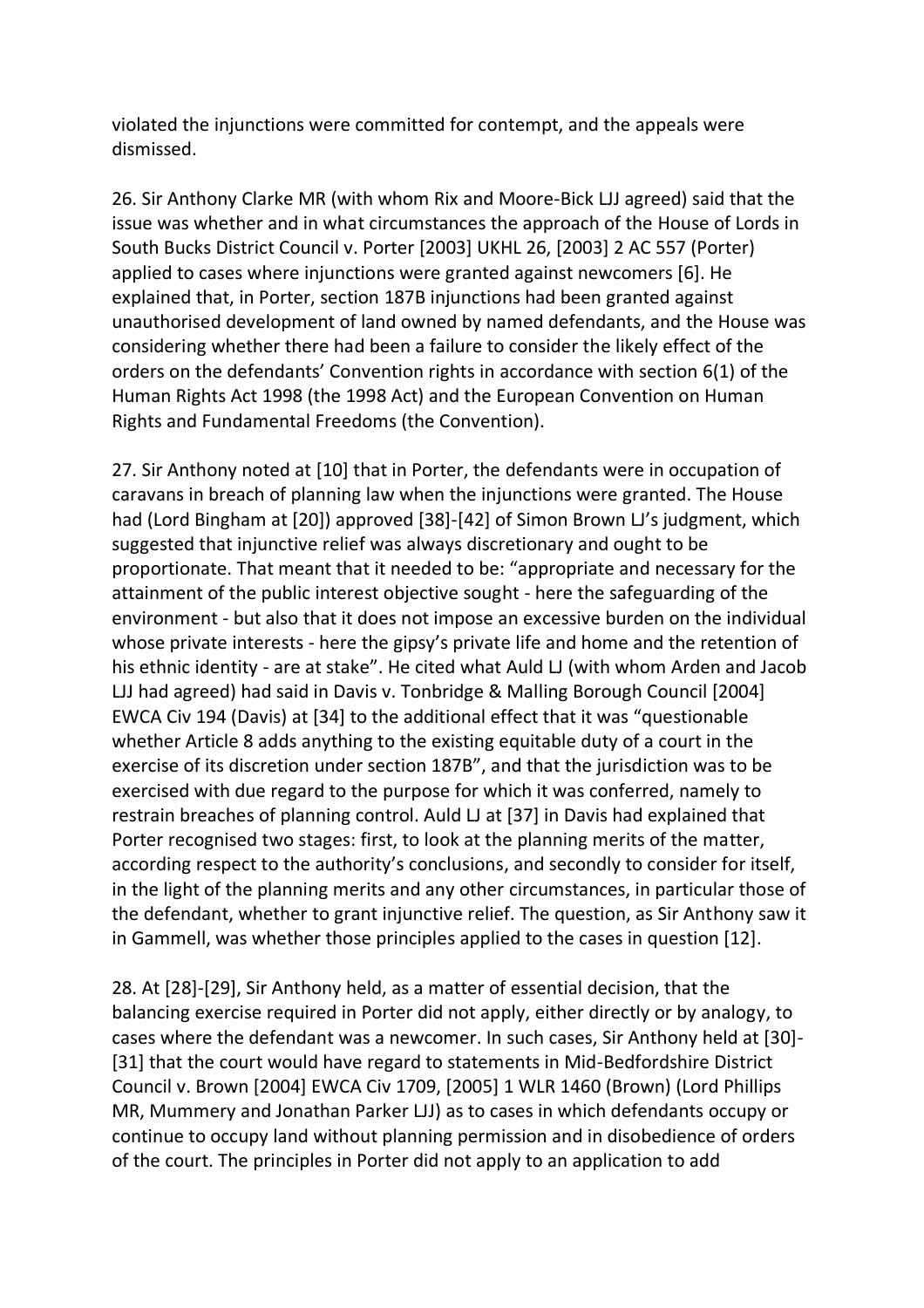newcomers (such as the defendants in Gammell and Maughan) as defendants to the action. It was, in that specific context, that Sir Anthony said what is so often cited at [32] in Gammell, namely:

In each of these appeals the appellant became a party to the proceedings when she did an act which brought her within the definition of defendant in the particular case. Thus in the case of [Ms Maughan] she became a person to whom the injunction was addressed and a defendant when she caused her three caravans to be stationed on the land on 20 September 2004. In the case of [Ms Gammell] she became both a person to whom the injunction was addressed and the defendant when she caused or permitted her caravans to occupy the site. In neither case was it necessary to make her a defendant to the proceedings later.

29. In dismissing the appeals against the findings of contempt, Sir Anthony summarised the position at [33] including the following: (i) Porter applied when the court was considering granting an injunction against named defendants. (ii) Porter did not apply in full when a court was considering an injunction against persons unknown because the relevant personal information was, ex hypothesi, unavailable.

That fact made it "important for courts only to grant such injunctions in cases where it was not possible for the applicant to identify the persons concerned or likely to be concerned". (iii) In deciding a newcomer's application to vary or discharge an injunction against persons unknown, the court will take account of all the circumstances of the case, including the reasons for the injunction, the reasons for the breach and the applicant's personal circumstances, applying the Porter and Brown principles.

30. These holdings were, in my judgment, essential to the decision in Gammell. It was submitted that the local authority had to apply to join the newcomers as defendants, and that when the court considered whether to do so, the court had to undertake the Porter balancing exercise. The Court of Appeal decided that there was no need to join newcomers to an action in which injunctions against persons unknown had been granted and knowingly violated by those newcomers. In such cases, the newcomers automatically became parties by their violation, and the Porter exercise was irrelevant. As a result, it was irrelevant also to the question of whether the newcomers were in contempt.

31. There is nothing in Gammell to suggest that any part of its reasoning depended on whether the injunctions had been granted on an interim or final basis. Indeed, it was essential to the reasoning that such injunctions, whether interim or final, applied in their full force to newcomers with knowledge of them. It may also be noted that there was nothing in the decision to suggest that it applied only to injunctions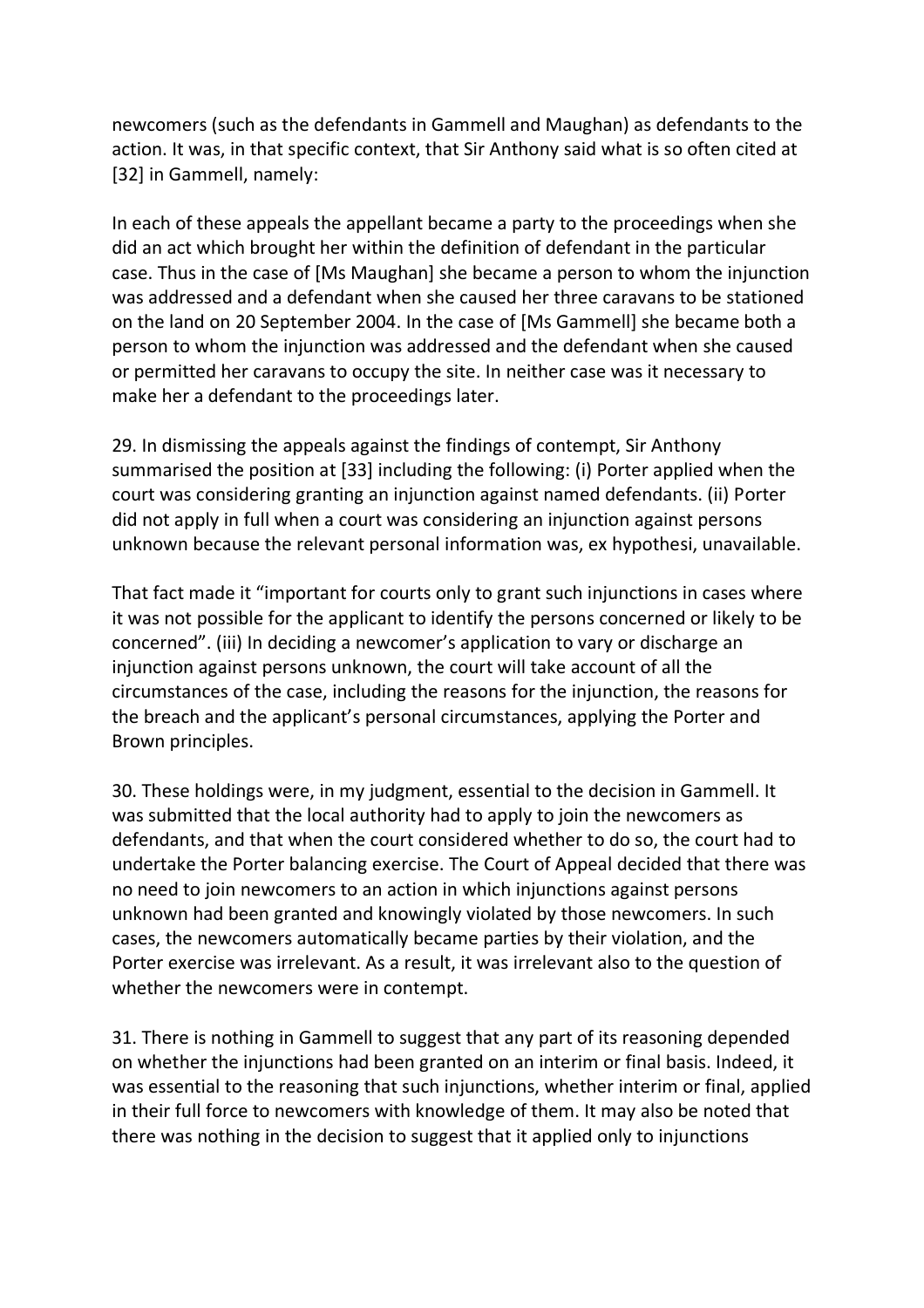granted specifically under section 187B, as opposed to cases where the claim was brought to restrain the commission of a tort.

Secretary of State for the Environment, Food and Rural Affairs v. Meier [2009] UKSC 11, [2009] 1 WLR 2780 (Meier): judgment 1 December 2009

32. In Meier, the Forestry Commission sought an injunction against travellers who had set up an unauthorised encampment. The injunction was granted by the Court of Appeal against "those people trespassing on, living on, or occupying the land known as Hethfelton Wood". The case did not, therefore, concern newcomers. Nonetheless, Lord Rodger made some general comments at [1]-[2] which are of some relevance to this case. He referred to the situation where the identities of trespassers were not known, and approved the way in which Sir Andrew Morritt VC had overcome the procedural problems in Bloomsbury and Hampshire Waste. Referring to South Cambridgeshire, he cited with approval Brooke LJ's statement that "[t]here was some difficulty in times gone by against obtaining relief against persons unknown, but over the years that problem has been remedied either by statute or by rule".4

Cameron: judgment 20 February 2019

33. In Cameron, an injured motorist applied to amend her claim to join "[t]he person unknown driving [the other vehicle] who collided with [the claimant's vehicle] on [the date of the collision]". The Court of Appeal granted the application, but the Supreme Court unanimously allowed the appeal.

34. Lord Sumption said at [1] that the question in the case was in what circumstances it was permissible to sue an unnamed defendant. Lord Sumption said at [11] that, since Bloomsbury, the jurisdiction had been regularly invoked in relation to abuse of the internet, trespasses and other torts committed by protesters, demonstrators and paparazzi. He said that in some of the cases, proceedings against persons unknown were allowed in support of an application for precautionary injunctions, where the defendants could only be identified as those persons who might in future commit the relevant acts. It was that body of case law that the majority of the Court of Appeal (Gloster and Lloyd- Jones LJJ) had followed in deciding that an action was permissible against the unknown driver who injured Ms Cameron. He said that it was "the first occasion on which the basis and extent of the jurisdiction [had] been considered by the Supreme Court or the House of Lords".

35. After commenting at [12] that the CPR neither expressly authorised nor expressly prohibited exceptions to the general rule that actions against unnamed parties were permissible only against trespassers (see CPR Part 55.3(4), which in fact only refers to possession claims against trespassers), Lord Sumption distinguished at [13] between two kinds of case in which the defendant cannot be named: (i) anonymous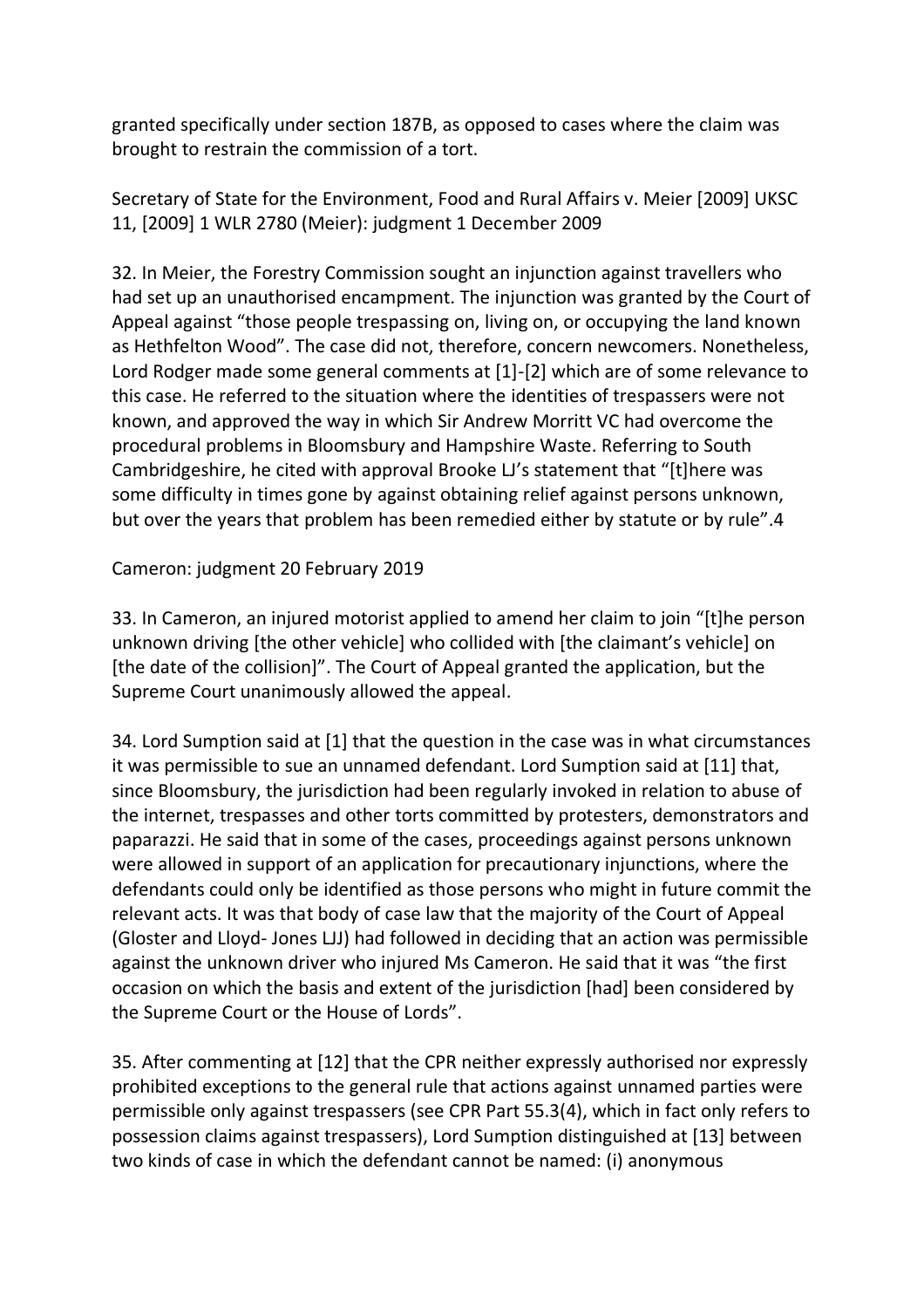defendants who are identifiable but whose names are unknown (e.g. squatters), and (ii) defendants, such as most hit and run drivers, who are not only anonymous but cannot even be identified. The distinction was that those in the first category were described in a way that made it possible in principle to locate or communicate with them, whereas in the second category it was not. It is to be noted that Lord Sumption did not mention a third category of newcomers.

Lord Rodger noted also the discussion of such injunctions in Jillaine Seymour, "Injunctions Enjoining Non-Parties: Distinction without Difference" (2007) 66 CLJ 605-624.

36. At [14], Lord Sumption said that the legitimacy of issuing or amending a claim form so as to sue an unnamed defendant could properly be tested by asking whether it was conceptually possible to serve it: the general rule was that service of originating process was the act by which the defendant was subjected to the court's jurisdiction: Barton v. Wright Hassall LLP [2018] 1 WLR 1119 at [8]. The court was seised of an action for the purposes of the Brussels Convention when the proceedings were served (as much under the CPR as the preceding Rules of the Supreme Court): Dresser UK Ltd v. Falcongate Freight Management Ltd [1992] QB 502 per Bingham LJ at page 523. An identifiable but anonymous defendant could be served with the claim form, if necessary, by alternative service under CPR 6.15, which was why proceedings against anonymous trespassers under CPR 55.3(4) had to be effected in accordance with CPR 55.6 by placing them in a prominent place on the land. In Bloomsbury, for example, the unnamed defendants would have had to identify themselves as the persons in physical possession of copies of the book if they had sought to do the prohibited act, namely disclose it to people (such as newspapers) who had been notified of the injunction. Lord Sumption then referred to Gammell as being a case where the Court of Appeal had held that, when proceedings were brought against unnamed persons and interim relief was granted to restrain specified acts, a person became both a defendant and a person to whom the injunction was addressed by doing one of those acts. It does not seem that he disapproved of that decision, since he followed up by saying that "[i]n the case of anonymous but identifiable defendants, these procedures for service are now well established, and there is no reason to doubt their juridical basis".

37. Accordingly, pausing there, Lord Sumption seems to have accepted that, where an action was brought against unknown trespassers, newcomers could, as Sir Anthony Clarke MR had said in Gammell, make themselves parties to the action by (knowingly) doing one of the prohibited acts. This makes perfect sense, of course, because Lord Sumption's thesis was that, for proceedings to be competent, they had to be served. Once Ms Gammell knowingly breached the injunction, she was both aware of the proceedings and made herself a party. Although Lord Sumption mentioned that the Gammell injunction was "interim", nothing he said places any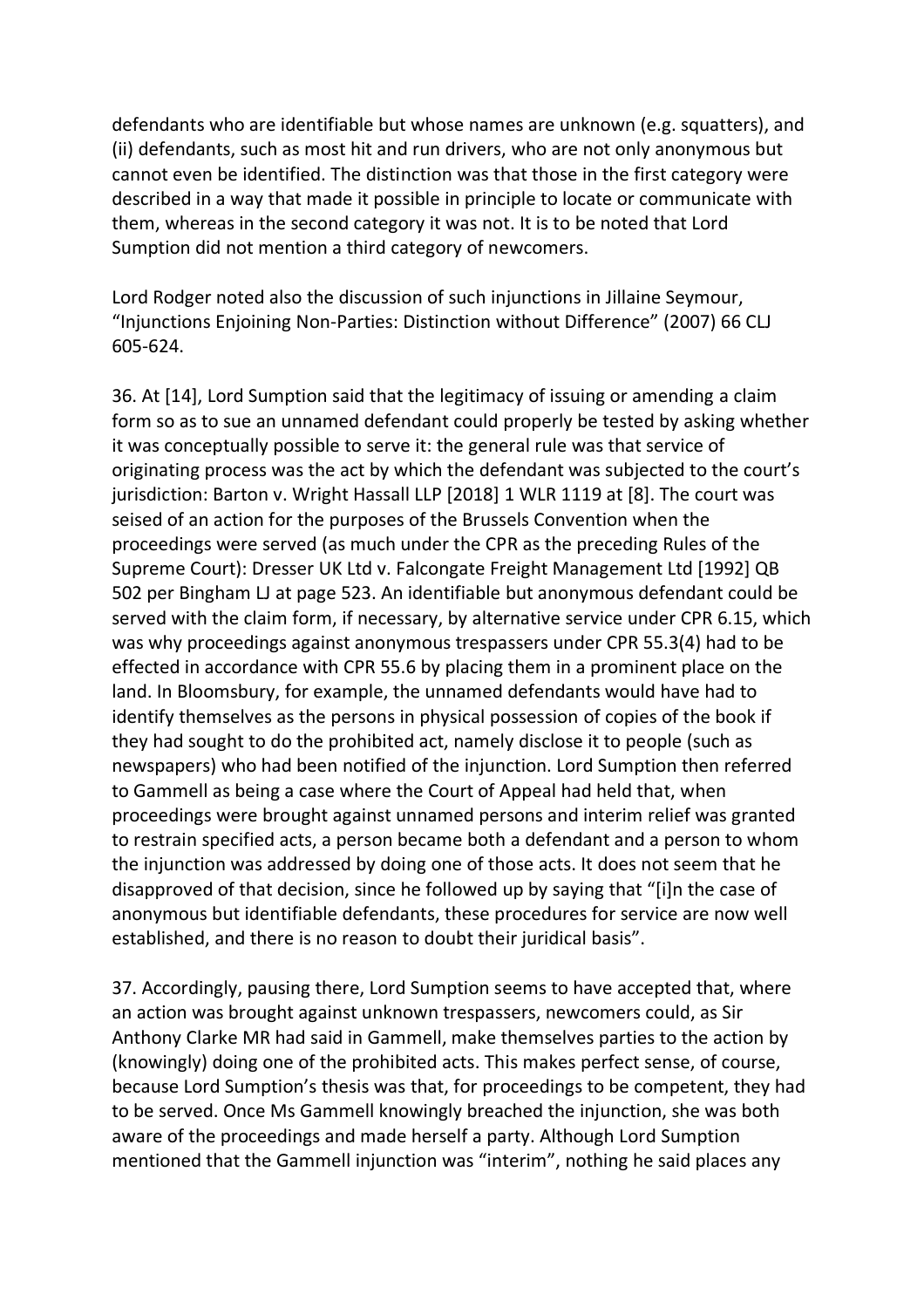importance on that fact, since his concern was service, rather than the interim or final nature of the order that the court was considering.

38. Lord Sumption proceeded to explain at [16] that one did not identify unknown persons by referring to something they had done in the past, because it did not enable anyone to know whether any particular persons were the ones referred to. Moreover, service on a person so identified was impossible. It was not enough that the wrongdoers themselves knew who they were. It was that specific problem that Lord Sumption said at [17] was more serious than the recent decisions of the courts had recognised. It was a fundamental principle of justice that a person could not be made subject to the jurisdiction of the court without having such notice of the proceedings as would enable him to be heard.

39. Pausing once again, one can see that, assuming these statements were part of the essential decision in Cameron, they do not affect the validity of the orders against newcomers made in Gammell (whether interim or final) because before any steps could be taken against such newcomers, they would, by definition, have become aware of the proceedings and of the orders made, and made themselves parties to the proceedings by violating those orders (see [32] in Gammell).

40. At [19], Lord Sumption explained why the treatment of the principle that a person could not be made subject to the jurisdiction of the court without having notice of the proceedings had been "neither consistent nor satisfactory". He referred to a series of cases about road accidents, before remarking that CPR 6.3 and 6.15 considerably broadened the permissible modes of service, but that the object of all the permitted modes of service was to enable the court to be satisfied that the method used either had put the recipient in a position to ascertain its contents or was reasonably likely to enable him to do so. He commented that the Court of Appeal in Cameron appeared to "have had no regard to these principles in ordering alternative service of the insurer". On that basis, Lord Sumption decided at [21] that, subject to any statutory provision to the contrary, it was an essential requirement for any form of alternative service that the mode of service should be such as could reasonably be expected to bring the proceedings to the attention of the defendant. The Court of Appeal had been wrong to say that service need not be such as to bring the proceedings to the defendant's attention. At [25], Lord Sumption commented that the power in CPR 6.16 to dispense with service of a claim form in exceptional circumstances had, in general, been used to escape the consequences of a procedural mishap. He found it hard to envisage circumstances in which it would be right to dispense with service in circumstances where there was no reason to believe that the defendant was aware that proceedings had been or were likely to be brought. He concluded at [26] that the anonymous unidentified driver in Cameron could not be sued under a pseudonym or description, unless the circumstances were such that the service of the claim form could be effected or properly dispensed with.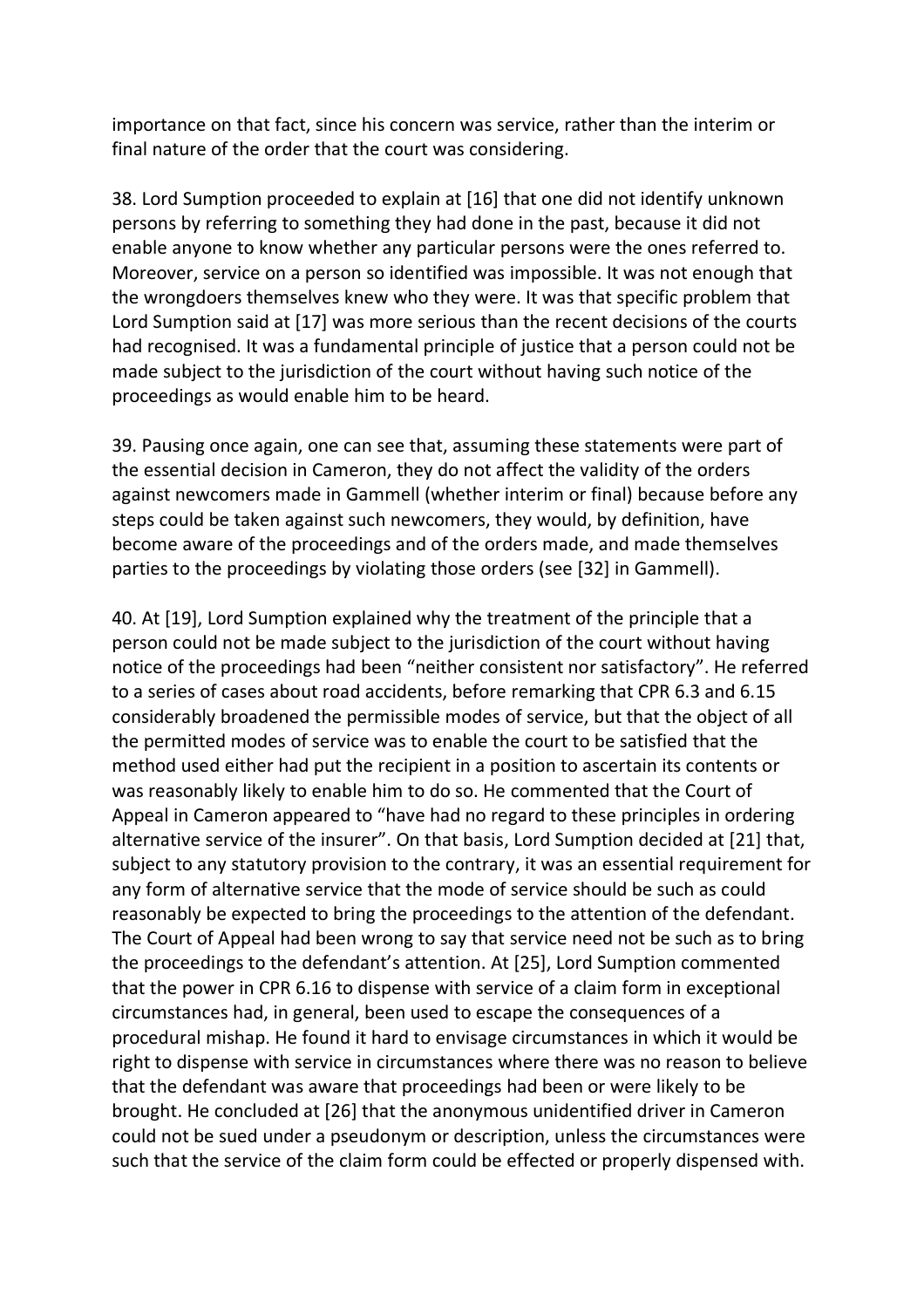#### Ineos: judgment 3 April 2019

41. Ineos was argued just 2 weeks after the Supreme Court's decision in Cameron. The claimant companies undertook fracking, and obtained interim injunctions restraining unlawful protesting activities such as trespass and nuisance against persons unknown including those entering or remaining without consent on the claimants' land. One of the grounds of appeal raised the issue of whether the judge had been right to grant the injunctions against persons unknown (including, of course, newcomers).

42. Longmore LJ (with whom both David Richards and Leggatt LJJ agreed) first noted that Bloomsbury and Hampshire Waste had been referred to without disapproval in Meier. Having cited Gammell in detail, Longmore LJ recorded that Ms Stephanie Harrison QC, counsel for one of the unknown persons (who had been identified for the purposes of the appeal), had submitted that the enforcement against persons unknown was unacceptable because they "had no opportunity, before the injunction was granted, to submit that no order should be made" on the basis of their Convention rights. Longmore LJ then explained Cameron, upon which Ms Harrison had relied, before recording that she had submitted that Lord Sumption's two categories of unnamed or unknown defendants at [13] in Cameron were exclusive and that the defendants in Ineos did not fall within them.

43. Longmore LJ rejected that argument on the basis that it was "too absolutist to say that a claimant can never sue persons unknown unless they are identifiable at the time the claim form is issued". Nobody had suggested that Bloomsbury and Hampshire Waste were wrongly decided. Instead, she submitted that there was a distinction between injunctions against persons who existed but could not be identified and injunctions against persons who did not exist and would only come into existence when they breached the injunction. Longmore LJ rejected that submission too at [29]-[30], holding that Lord Sumption's two categories were not considering persons who did not exist at all and would only come into existence in the future (referring to [11] in Cameron). Lord Sumption had, according to Longmore LJ, not intended to say anything adverse about suing such persons. Lord Sumption's two categories did not include newcomers, but "[h]e appeared rather to approve them [suing newcomers] provided that proper notice of the court order can be given and that the fundamental principle of justice on which he relied for the purpose of negating the ability to sue a "hit and run" driver" was not infringed (see my analysis above). Lord Sumption's [15] in Cameron amounted "at least to an express approval of Bloomsbury and no express disapproval of Hampshire Waste". Longmore LJ, therefore, held in Ineos that there was no conceptual or legal prohibition on suing persons unknown who were not currently in existence but would come into existence when they committed the prohibited tort.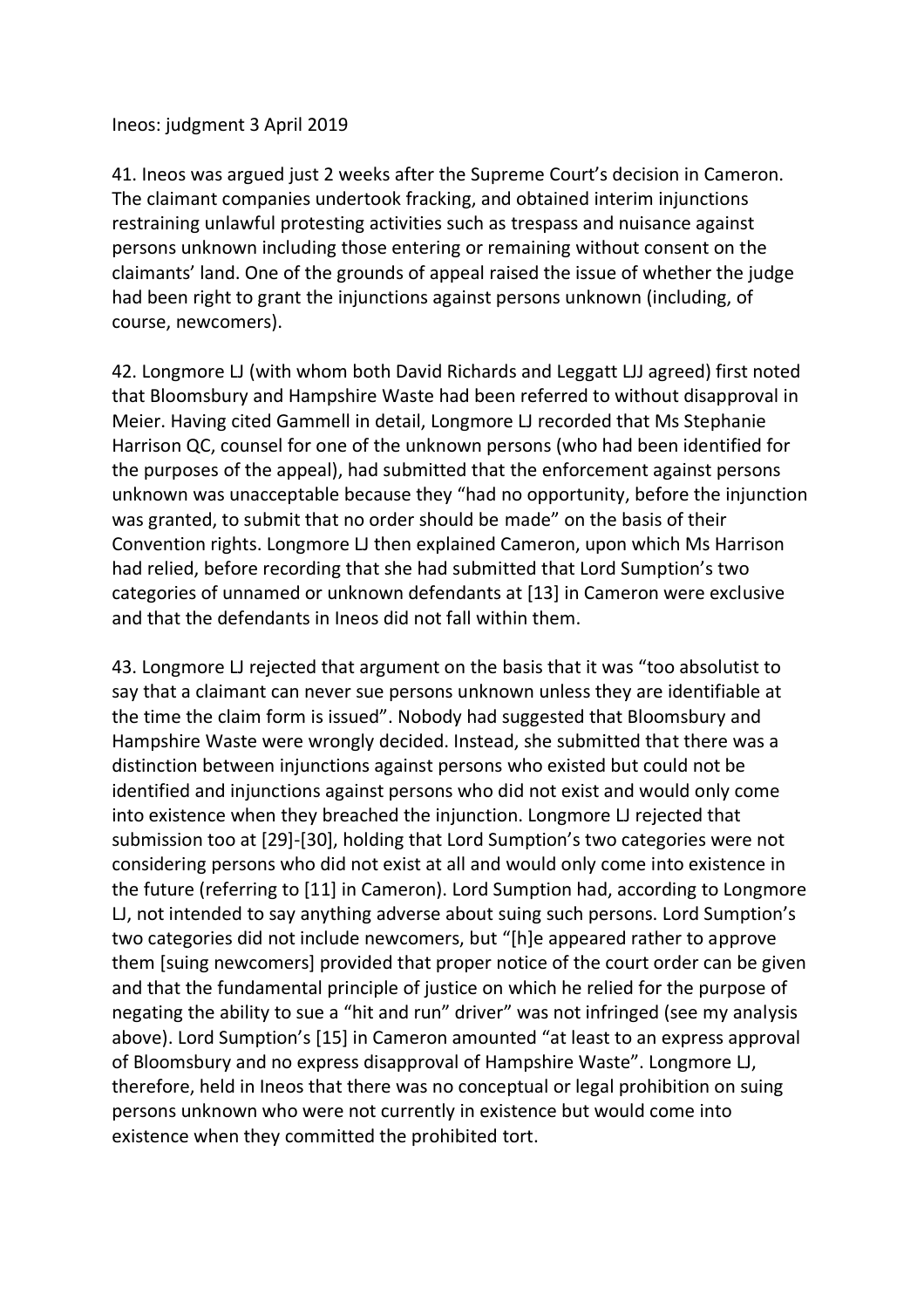44. Once again, there is nothing in this reasoning that justifies a distinction between interim and final injunctions. The basis for the decision was that Bloomsbury and Hampshire Waste were good law, and that in Gammell the defendant became a party to the proceedings when she knew of the injunction and violated it. Cameron was about the necessity for parties to know of the proceedings, which the persons unknown in Ineos did.

Bromley: judgment 21 January 2020

45. In Bromley, there was an interim injunction preventing unauthorised encampment and fly tipping. At the return date, the judge refused the injunction preventing unauthorised encampment on the grounds of proportionality, but granted a final injunction against fly tipping including by newcomers. The appeal was dismissed. Cameron was not cited to the Court of Appeal, and Bloomsbury and Hampshire Waste were cited, but not referred to in the judgments. At [29], however, Coulson LJ (with whom Ryder and Haddon-Cave LJJ agreed), endorsed the elegant synthesis of the principles applicable to the grant of precautionary injunctions against persons unknown set out by Longmore LJ at [34] in Ineos. Those principles concerned the court's practice rather than the appropriateness of granting such injunctions at all. Indeed, the whole focus of the judgment of Coulson LJ and the guidance he gave was on the proportionality of granting borough-wide injunctions in the light of the Convention rights of the travelling communities.

46. At [31]-[34], Coulson LJ considered procedural fairness "because that has arisen starkly in this and the other cases involving the gipsy and traveller community". Relying on article 6 of the Convention, Attorney General v. Newspaper Publishing plc [1988] Ch 333 and Jacobson, Coulson LJ said that "the principle that the court should hear both sides of the argument [was] therefore an elementary rule of procedural fairness".

47. Coulson LJ summarised many of the cases that are now before this court and dealt also with the law reflected in Porter, before referring at [44] to Chapman v. United Kingdom 33 EHRR 18 (Chapman) at [73], where the European Court of Human Rights (ECtHR) had said that the occupation of a caravan by a member of the Gypsy and Traveller community was an integral part of her ethnic identity and her removal from the site interfered with her article 8 rights not only because it interfered with her home, but also because it affected her ability to maintain her identity as a gipsy. Other cases decided by the ECtHR were also mentioned.

48. After rejecting the proportionality appeal, Coulson LJ gave wider guidance starting at [100] by saying that he thought there was an inescapable tension between the "article 8 rights of the Gypsy and Traveller community" and the common law of trespass. The obvious solution was the provision of more designated transit sites.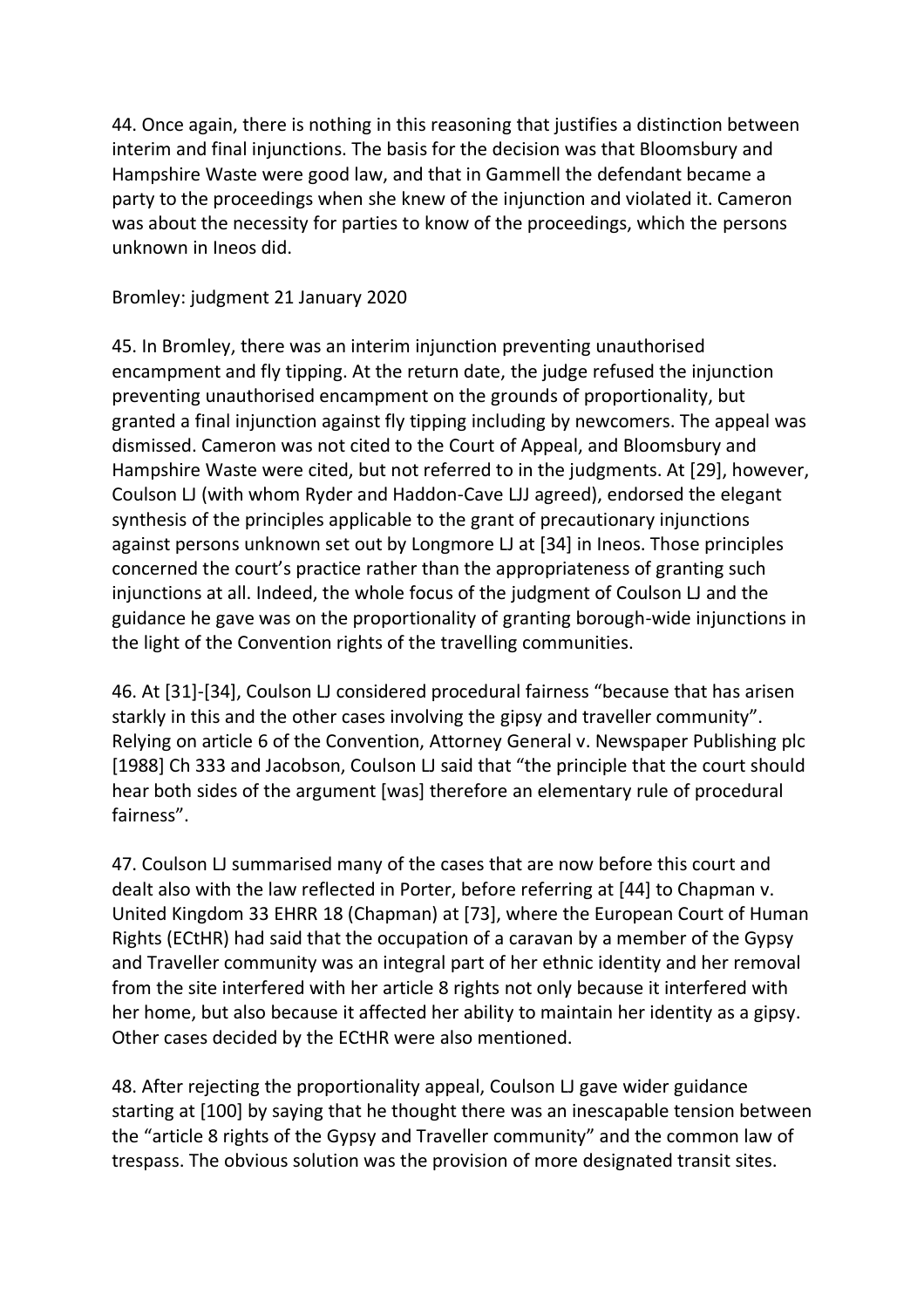49. At [102]-[108], Coulson LJ said that local authorities must regularly engage with the travelling communities, and recommended a process of dialogue and communication. If a precautionary injunction were thought to be the only way forward, then engagement was still of the utmost importance: "[w]elfare assessments should be carried out, particularly in relation to children". Particular considerations included that: (a) injunctions against persons unknown were exceptional measures because they tended to avoid the protections of adversarial litigation and article 6 of the Convention, (b) there should be respect for the travelling communities' culture, traditions and practices, in so far as those factors were capable of being realised in accordance with the rule of law, and (c) the clean hands doctrine might require local authorities to demonstrate that they had complied with their general obligations to provide sufficient accommodation and transit sites, (d) borough-wide injunctions were inherently problematic, (e) it was sensible to limit the injunction to one year with subsequent review, as had been done in the Wolverhampton case (now before this court), and (f) credible evidence of criminal conduct or risks to health and safety were important to obtain a wide injunction. Coulson LJ concluded with a summary after saying that he did not accept the submission that this kind of injunction should never be granted, and that the cases made plain that "the gipsy and traveller community have an enshrined freedom not to stay in one place but to move from one place to another": "[a]n injunction which prevents them from stopping at all in a defined part of the UK comprised a potential breach of both the Convention and the Equality Act 2010, and in future should only be sought when, having taken all the steps noted above, a local authority reaches the considered view that there is no other solution to the particular problems that have arisen or are imminently likely to arise".

50. It may be commented at once that nothing in Bromley suggests that final injunctions against unidentified newcomers can never be granted.

Cuadrilla: judgment 23 January 2020

51. In Cuadrilla, the Court of Appeal considered committals for breach of a final injunction preventing persons unknown, including newcomers, from trespassing on land in connection with fracking. The issues are mostly not relevant to this case, save that Leggatt LJ (with whom Underhill and David Richards LJJ substantively agreed) summarised the effect of Ineos (in which Leggatt LJ had, of course, been a member of the court) as being that there was no conceptual or legal prohibition on (a) suing persons unknown who were not currently in existence but would come into existence if and when they committed a threatened tort, or (b) granting precautionary injunctions to restrain such persons from committing a tort which has not yet been committed [48]. After further citation of authority, the Court of Appeal departed from one aspect of the guidance given in Ineos, but not one that is relevant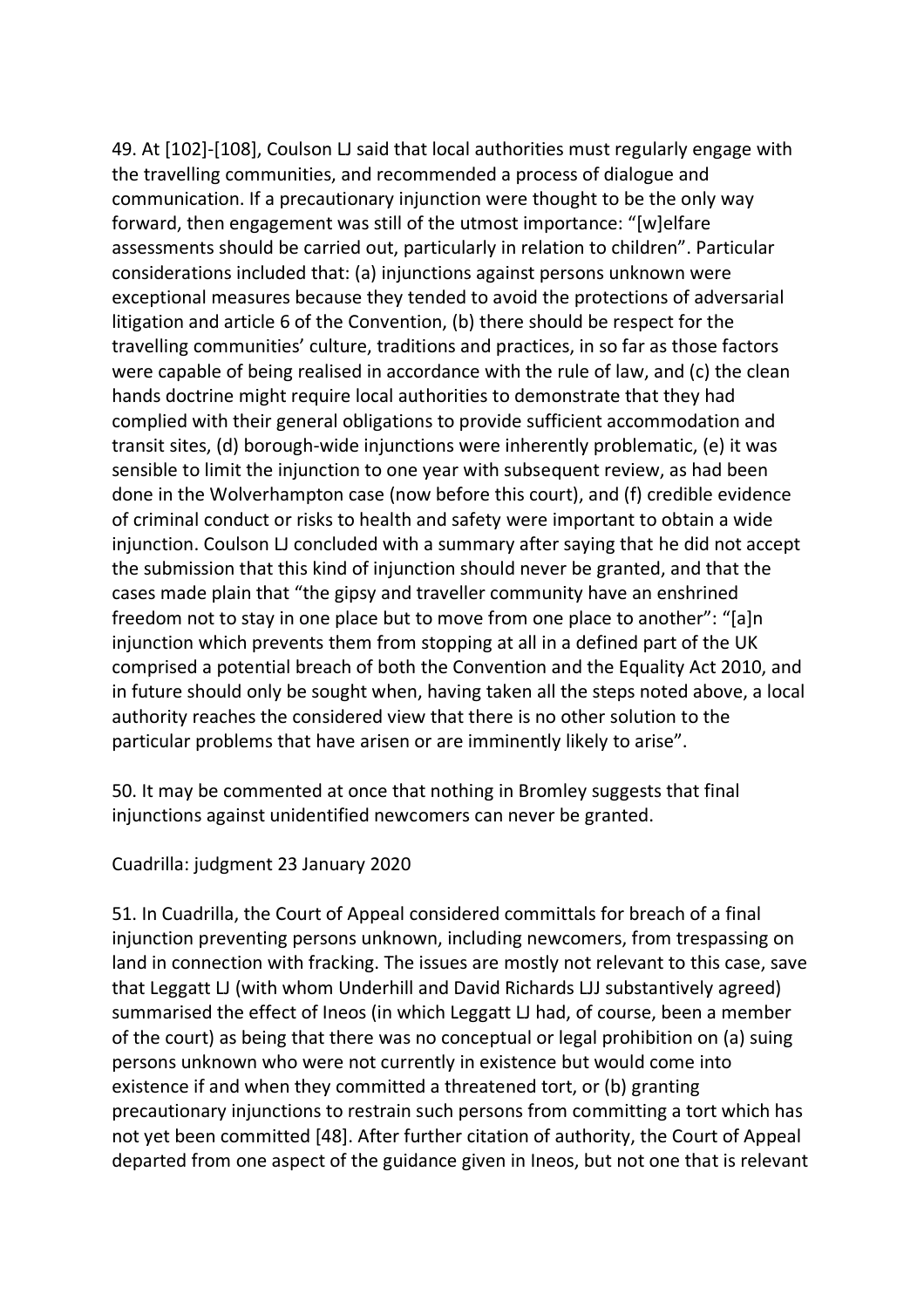to this case. Leggatt LJ noted at [50] that the appeal in Canada Goose was shortly to consider injunctions against persons unknown.

Canada Goose: judgment 5 March 2020

52. The first paragraph of the judgment of the court in Canada Goose (Sir Terence Etherton MR, David Richards and Coulson LJJ) recorded that the appeal concerned the way in which, and the extent to which, civil proceedings for injunctive relief against persons unknown could be used to restrict public protests. On the claimants' application for summary judgment, Nicklin J had refused to grant a final injunction, discharged the interim injunction, and held that the claim form had not been validly served on any defendant in the proceedings and that it was not appropriate to make an order dispensing with service under CPR 6.16(1). The first defendants were named as persons unknown who were protestors against the manufacture and sale at the first claimant's store of clothing made of or containing animal products. An interim injunction had been granted until further order in respect of various tortious activities including assault, trespass and nuisances, with a further hearing also ordered.

53. The grounds of appeal were based on Nicklin J's findings on alternative service and dispensing with service, the description of the persons unknown, and the judge's approach to the evidence and to summary judgment. The appeal on the service issues was dismissed at [37]-[55]. The Court of Appeal started its treatment of the grounds of appeal relating to description and summary judgment by saying that it was established that proceedings might be commenced, and an interim injunction granted, against persons unknown in certain circumstances, as had been expressly acknowledged in Cameron and put into effect in Ineos and Cuadrilla.

54. The court in Canada Goose set out at [60] Lord Sumption's two categories from [13] of Cameron, before saying at [61] that that distinction was critical to the possibility of service: "Lord Sumption acknowledged that the court may grant interim relief before the proceedings have been served or even issued but he described that as an emergency jurisdiction which is both provisional and strictly conditional" [14]. This citation may have sown the seeds of what was said at [89]-[92], to which I will come in a moment.

55. At [62]-[88] in Canada Goose, the court discussed in entirely orthodox terms the decisions in Cameron, Gammell, Ineos, and Cuadrilla, in which Leggatt LJ had referred to Hubbard v. Pitt [1976] 1 QB 142 and Burris v. Azadani [1995] 1 WLR 1372. At [82], the court built on the Cameron and Ineos requirements to set out refined procedural guidelines applicable to proceedings for interim relief against persons unknown in protester cases like the one before that court. The court at [83]-[88]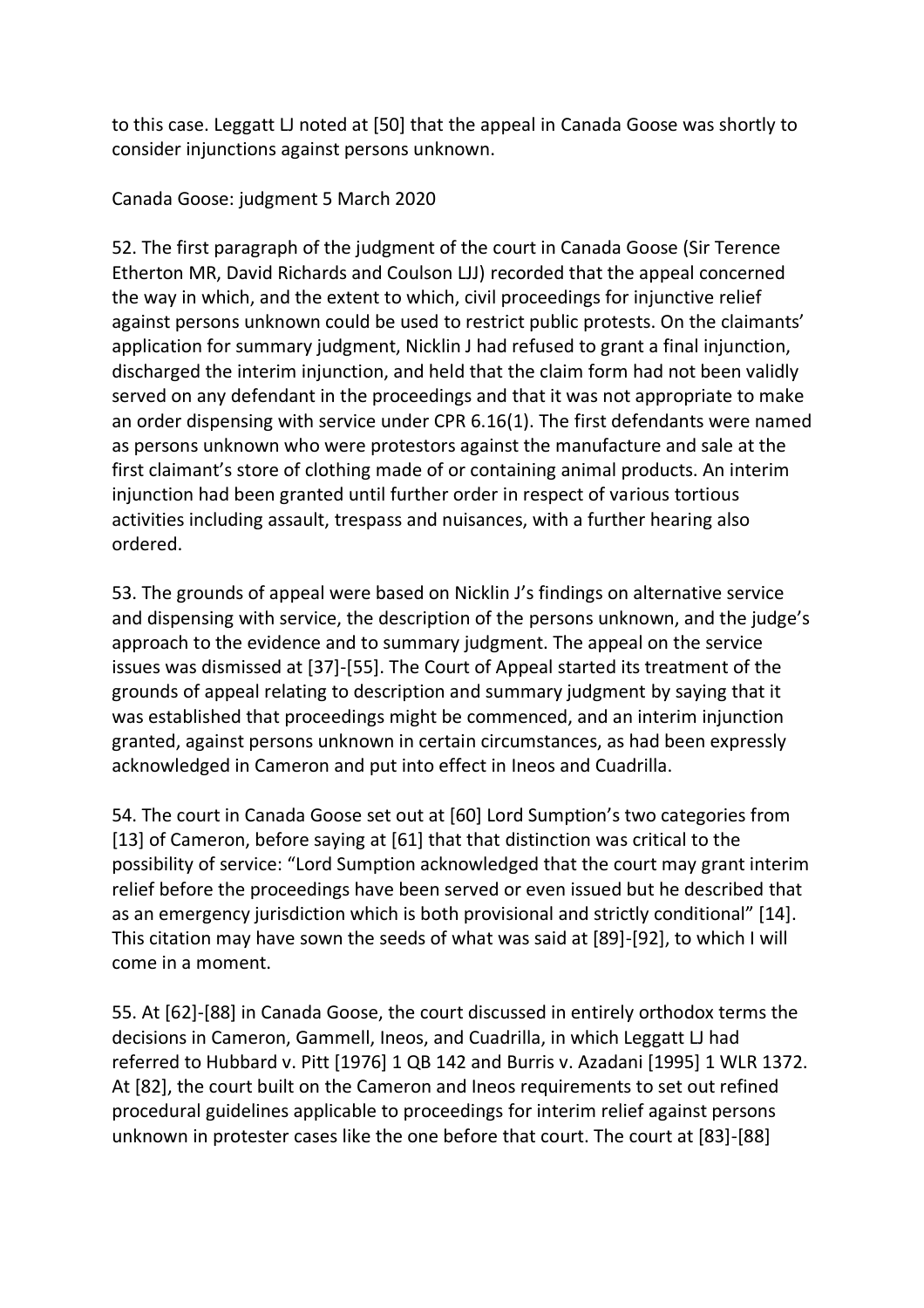applied those guidelines to the appeal to conclude that the judge had been right to dismiss the claim for summary judgment and to discharge the interim injunction.

56. It is worth recording the guidelines for the grant of interim relief laid down in Canada Goose at [82] as follows:

(1) The "persons unknown" defendants in the claim form are, by definition, people who have not been identified at the time of the commencement of the proceedings. If they are known and have been identified, they must be joined as individual defendants to the proceedings. The "persons unknown" defendants must be people who have not been identified but are capable of being identified and served with the proceedings, if necessary by alternative service such as can reasonably be expected to bring the proceedings to their attention. In principle, such persons include both anonymous defendants who are identifiable at the time the proceedings commence but whose names are unknown and also Newcomers, that is to say people who in the future will join the protest and fall within the description of the "persons unknown".

(2) The "persons unknown" must be defined in the originating process by reference to their conduct which is alleged to be unlawful.

(3) Interim injunctive relief may only be granted if there is a sufficiently real and imminent risk of a tort being committed to justify [precautionary] relief.

(4) As in the case of the originating process itself, the defendants subject to the interim injunction must be individually named if known and identified or, if not and described as "persons unknown", must be capable of being identified and served with the order, if necessary by alternative service, the method of which must be set out in the order.

(5) The prohibited acts must correspond to the threatened tort. They may include lawful conduct if, and only to the extent that, there is no other proportionate means of protecting the claimant's rights.

(6) The terms of the injunction must be sufficiently clear and precise as to enable persons potentially affected to know what they must not do. The prohibited acts must not, therefore, be described in terms of a legal cause of action, such as trespass or harassment or nuisance. They may be defined by reference to the defendant's intention if that is strictly necessary to correspond to the threatened tort and done in non-technical language which a defendant is capable of understanding and the intention is capable of proof without undue complexity. It is better practice, however, to formulate the injunction without reference to intention if the prohibited tortious act can be described in ordinary language without doing so.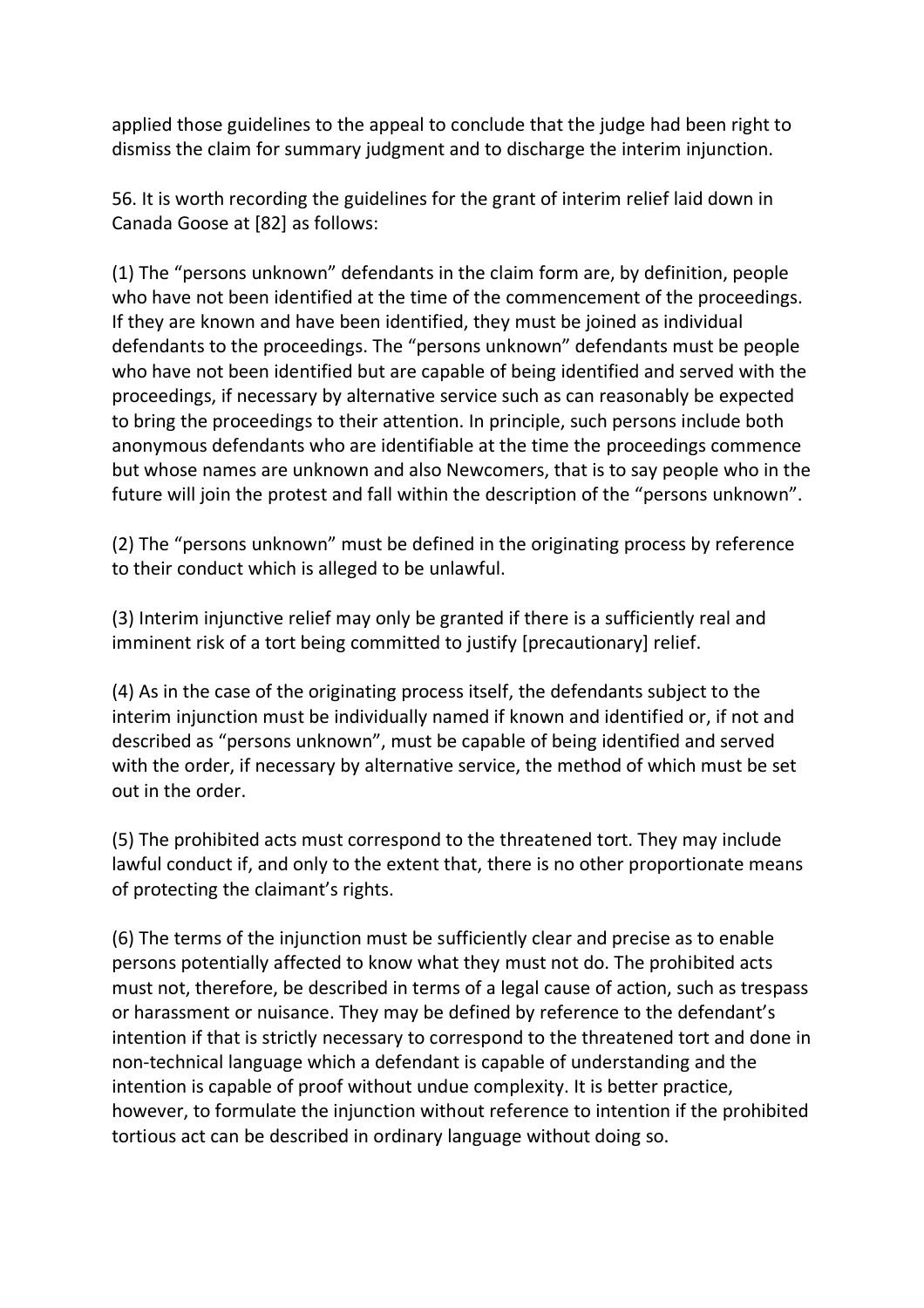(7) The interim injunction should have clear geographical and temporal limits. It must be time limited because it is an interim and not a final injunction. We shall elaborate this point when addressing Canada Goose's application for a final injunction on its summary judgment application.

57. The claim form was held to be defective in Canada Goose under those guidelines and the injunctions were impermissible. The description of the persons unknown was also impermissibly wide, because it was capable of applying to persons who had never been at the store and had no intention of ever going there. It would have included a "peaceful protester in Penzance". Moreover, the specified prohibited acts were not confined to unlawful acts, and the original interim order was not time limited. Nicklin J had been bound to dismiss the application for summary judgment and to discharge the interim injunction: "both because of non-service of the proceedings and for the further reasons ... set out below".

58. It is the further reasons "set out below" at [89]-[92] that were relied upon by Nicklin J in this case that have been the subject of the most detailed consideration in argument before us. They were as follows:

A final injunction cannot be granted in a protester case against "persons unknown" who are not parties at the date of the final order, that is to say Newcomers who have not by that time committed the prohibited acts and so do not fall within the description of the "persons unknown" and who have not been served with the claim form. There are some very limited circumstances, such as in Venables v. News Group Newspapers Ltd [2001] Fam 430 [Venables], in which a final injunction may be granted against the whole world. Protester actions, like the present proceedings, do not fall within that exceptional category. The usual principle, which applies in the present case, is that a final injunction operates only between the parties to the proceedings: Attorney-General v. Times Newspapers Ltd [1992] 1 AC 191, 224 [Spycatcher]. That is consistent with the fundamental principle in Cameron (at [17]) that a person cannot be made subject to the jurisdiction of the court without having such notice of the proceedings as will enable him to be heard.

90. In Canada Goose's written skeleton argument for the appeal, it was submitted that Vastint Leeds BV v. Persons Unknown [2018] EWHC 2456 (Ch), [2019] 4 WLR 2 (Marcus Smith J), is authority to the contrary. Leaving aside that Vastint is a first instance decision, in which only the claimant was represented and which is not binding on us, that case was decided before, and so took no account of, the Court of Appeal's decision in Ineos and the decision of the Supreme Court in Cameron. Furthermore, there was no reference in Vastint to the confirmation in [Spycatcher] of the usual principle that a final injunction operates only between the parties to the proceedings.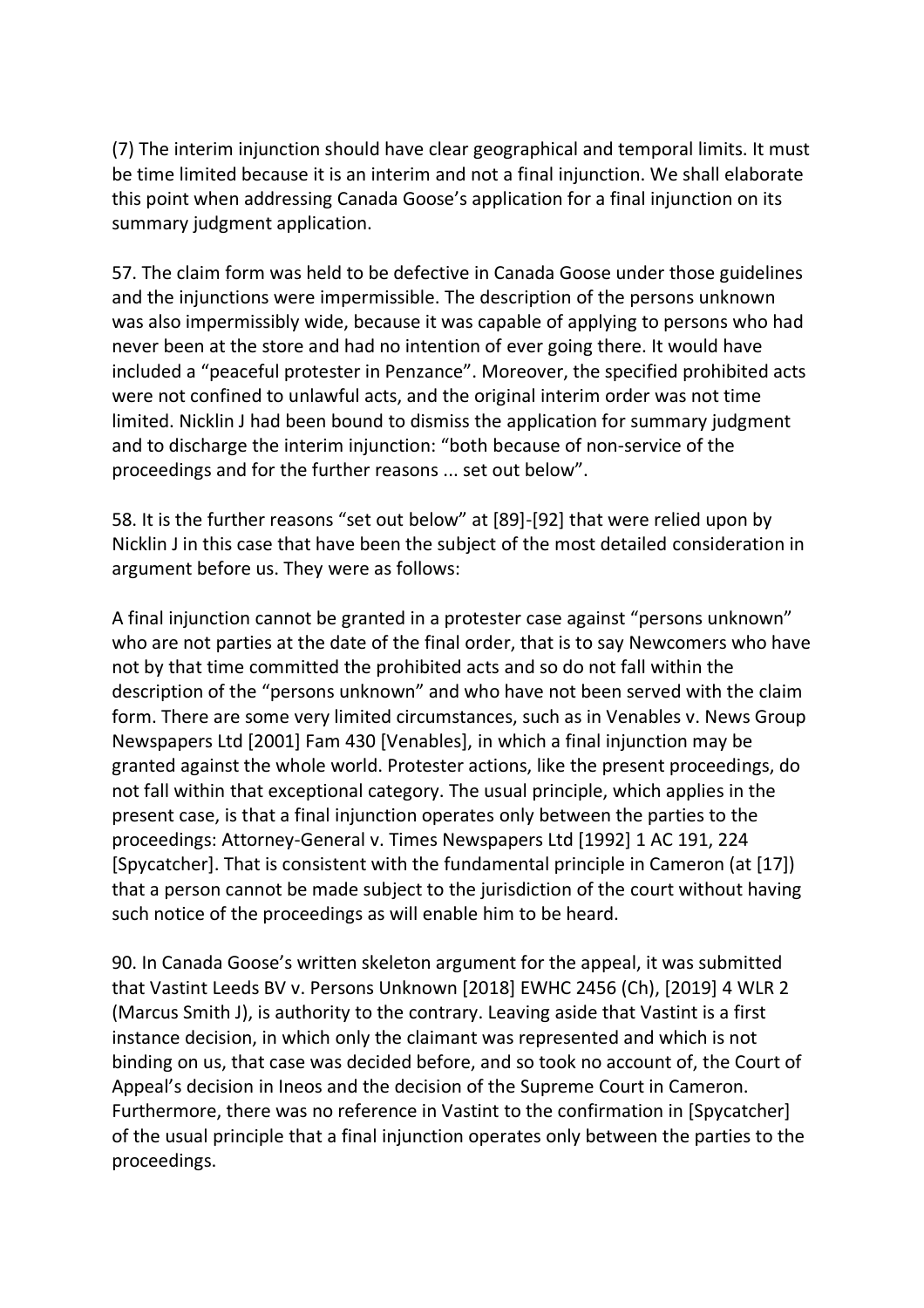That does not mean to say that there is no scope for making "persons unknown" subject to a final injunction. That is perfectly legitimate provided the persons unknown are confined to those within Lord Sumption's Category 1 in Cameron, namely those anonymous defendants who are identifiable (for example, from CCTV or body cameras or otherwise) as having committed the relevant unlawful acts prior to the date of the final order and have been served (probably pursuant to an order for alternative service) prior to the date. The proposed final injunction which Canada Goose sought by way of summary judgment was not so limited. Nicklin J was correct (at [159]) to dismiss the summary judgment on that further ground (in addition to non-service of the proceedings). Similarly, Warby J was correct to take the same line in Birmingham City Council v. Afsar [2019] EWHC 3217 (QB) at [132].

92. In written submissions following the conclusion of the oral hearing of the appeal Mr Bhose submitted that, if there is no power to make a final order against "persons unknown", it must follow that, contrary to Ineos, there is no power to make an interim order either. We do not agree. An interim injunction is temporary relief intended to hold the position until trial. In a case like the present, the time between the interim relief and trial will enable the claimant to identify wrongdoers, either by name or as anonymous persons within Lord Sumption's Category 1. Subject to any appeal, the trial determines the outcome of the litigation between the parties. Those parties include not only persons who have been joined as named parties but also "persons unknown" who have breached the interim injunction and are identifiable albeit anonymous. The trial is between the parties to the proceedings. Once the trial has taken place and the rights of the parties have been determined, the litigation is at an end. There is nothing anomalous about that.

### The reasons given by the judge

59. The judge began his judgment at [2]-[5] by setting out the background to unauthorised encampment injunctions derived mainly from Coulson LJ's judgment in Bromley. At [6], the judge said that the central issue to be determined was whether a final injunction granted against persons unknown was subject to the principle that final injunctions bind only the parties to the proceedings. He said that Canada Goose held that it was, but the local authorities contended that it should not be. It may be noted at once that this is a one-sided view of the question that assumes the answer. The question was not whether an assumed general principle derived from Spycatcher or Cameron applied to final injunctions against persons unknown (which if it were a general principle, it obviously would), but rather what were the general principles to be derived from Spycatcher, Cameron and Canada Goose.

60. At [10]-[25], the judge dealt with three of the main cases: Cameron, Bromley and Canada Goose, as part of what he described as the "changing legal landscape".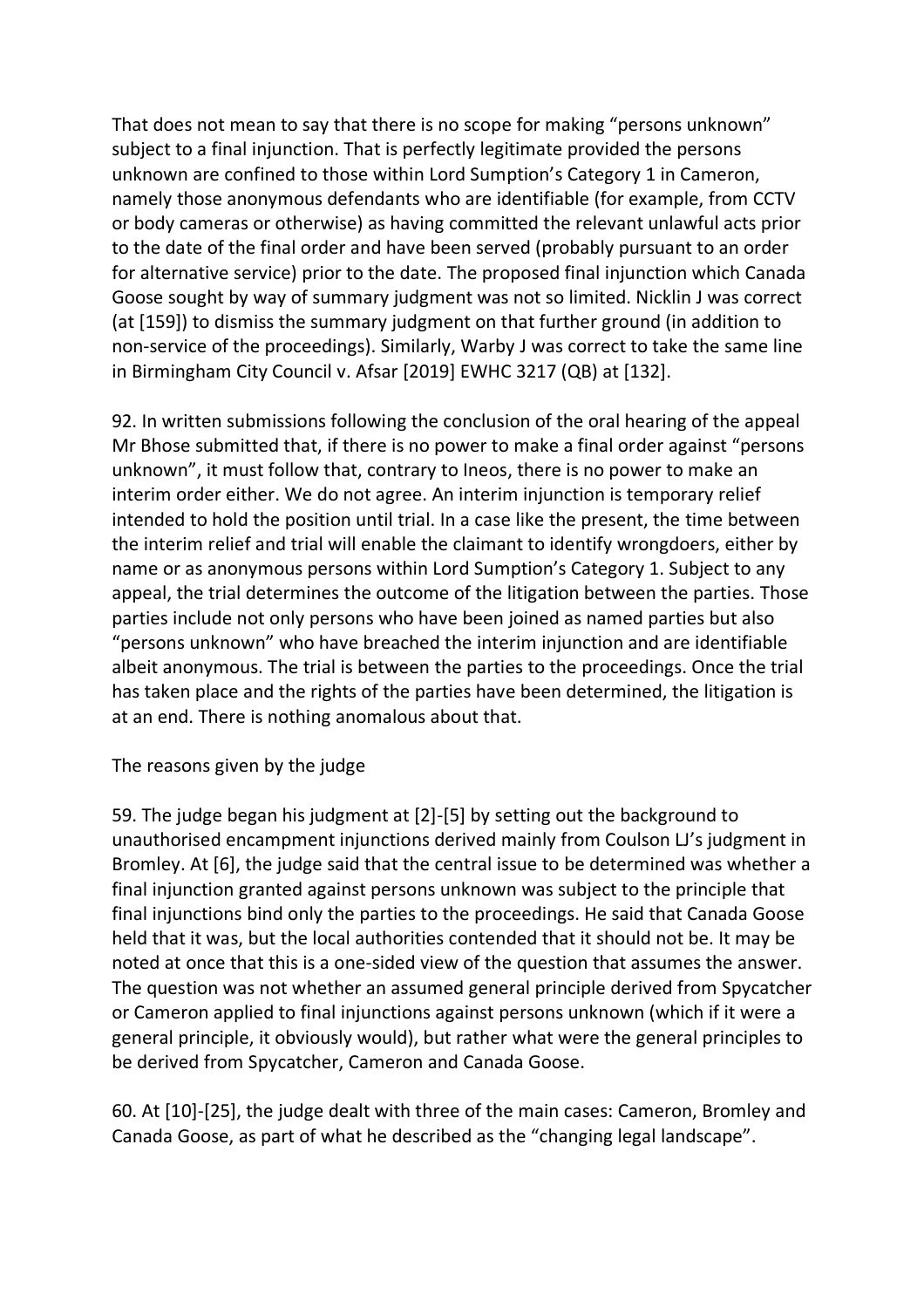61. At [26]-[113], the judge dealt in detail with what he called the Cohort Claims under 9 headings: assembling the Cohort Claims and their features, service of the claim form on persons unknown, description of persons unknown in the claim form and in CPR 8.2A, the [mainly statutory] basis of the civil claims against persons unknown, powers of arrest attached to injunction orders, use of the interim applications court of the Queen's Bench Division (court 37), failure to progress claims after the grant of an interim injunction, particular Cohort Claims, and the case management hearing on 17 December 2020: identification of the issues of principle to be determined.

62. On the first issue before him (what I have described at [4] above as the secondary question before us), the judge stated his conclusion at [120] to the effect that the court retained jurisdiction to consider the terms of the final injunctions. At [136], he said that it was legally unsound to impose concepts of finality against newcomers, who only later discovered that they fell within the definition of persons unknown in a final judgment. The permission to apply provisions in several injunctions recognised that it would be fundamentally unjust not to afford such newcomers the opportunity to ask the court to reconsider the order. A newcomer could apply under CPR 40.9, which provided that: "[a] person who is not a party but who is directly affected by a judgment or order may apply to have the judgment or order set aside or varied".

63. On the second and main issue (the primary issue before us), the judge stated his conclusion at [124] that the injunctions granted in the Cohort Claims were subject to the Spycatcher principle (derived from page 224 of the speech of Lord Oliver) and applied in Canada Goose that a final injunction operated only between the parties to the proceedings, and did not fall into the exceptional category of civil injunction that could be granted against the world. His conclusion is explained at [161]-[189].

64. On the third issue before him (but part of the main issue before us), the judge concluded at [125] that if the relevant local authority cannot identify anyone in the category of persons unknown at the time the final order was granted, then that order bound nobody.

65. The judge stated first, in answer to his second issue, that the court undoubtedly had the power to grant an injunction that bound non-parties to proceedings under section 37. That power extended, exceptionally, to making injunction orders against the world (see Venables). The correct starting point was to recognise the fundamental difference between interim and final injunctions. It was wellestablished that the court could grant an interim injunction against persons unknown which would bind all those falling within the description employed, even if they only became such persons as a result of doing some act after the grant of the interim injunction. He said that the key decision underpinning that principle was Gammell, which had decided that a newcomer became a party to the underlying proceedings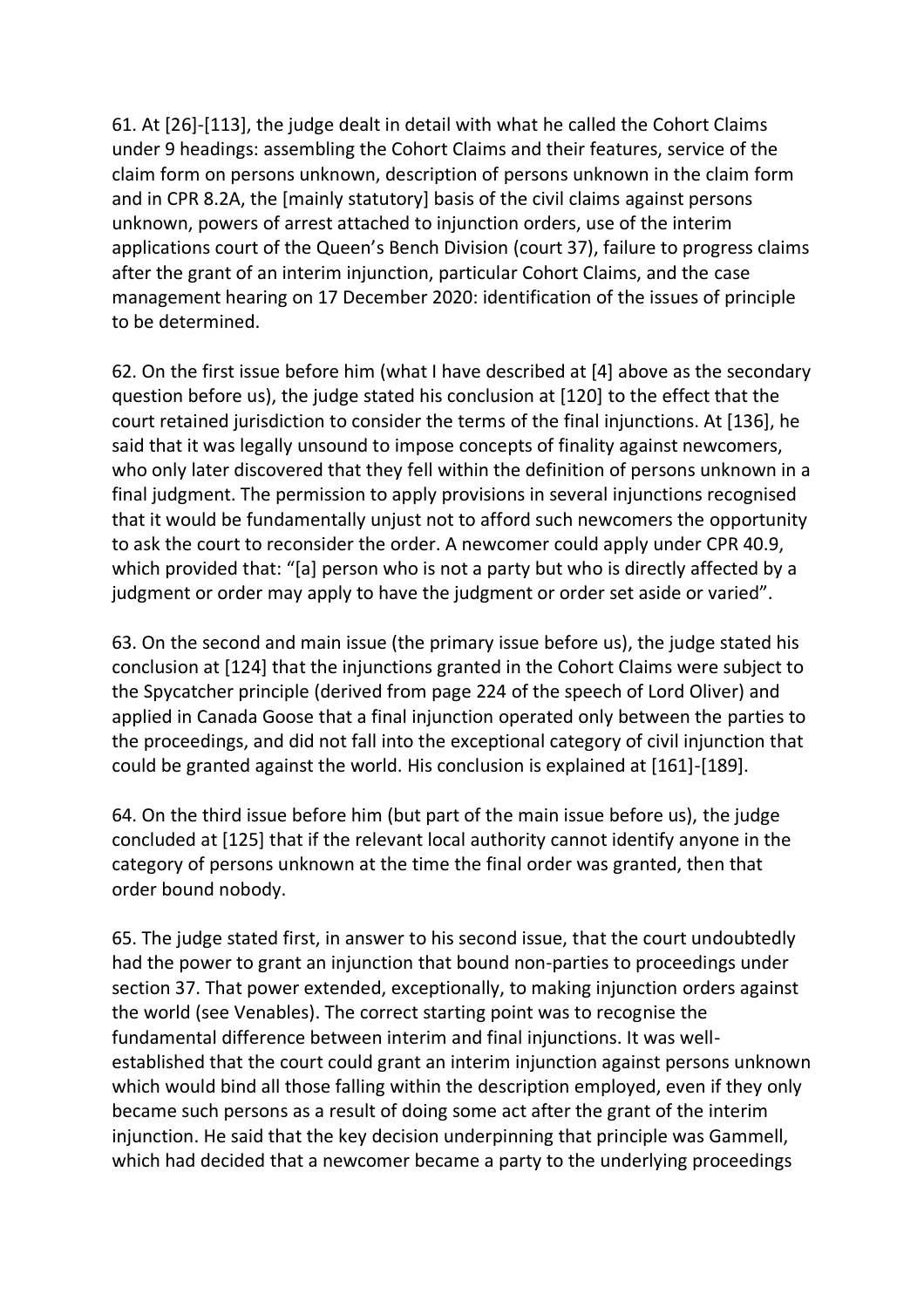when they did an act which brought them within the definition of the defendants to the claim. The judge thought that there was no conceptual difficulty about that at the interim stage, and that Gammell was a case of a breach of an interim injunction. At [173], the judge stated that Gammell was not authority for the proposition that persons could become defendants to proceedings, after a final injunction was granted, by doing acts which brought them within the definition of persons unknown. He did not say why not. But the point is, at least, not free from doubt, bearing in mind that it is not clear whether Ms Maughan's case, decided at the same time as Gammell, concerned an interim or final order.

66. At [174], the judge suggested that a claim form had to be served for the court to have jurisdiction over defendants at a trial. Relief could only be granted against identified persons unknown at trial: "[i]t is fundamental to our process of civil litigation that the Court cannot grant a final order against someone who is not party to the claim". Pausing there, it may be noted that, even on the judge's own analysis, that is not the case, since he acknowledged that injunctions were validly granted against the world in cases like Venables. He relied on [92] in Canada Goose as deciding that a person who, at the date of grant of the final order, is not already party to a claim, cannot subsequently become one. In my judgment, as appears hereafter, that statement was at odds with the decision in Gammell.

67. At [175]-[176], the judge rejected the submission that traveller injunctions were "not subject to these fundamental rules of civil litigation or that the principle from Canada Goose is limited only to 'protester' cases, or cases involving private litigation". He said that the principles enunciated in Canada Goose, drawn from Cameron, were "of universal application to civil litigation in this jurisdiction". Nothing in section 187B suggested that Parliament had granted local authorities the ability to obtain final injunctions against unknown newcomers. The procedural rules in CPR PD 20.4 positively ruled out commencing proceedings against persons unknown who could not be identified. At [180] the judge said that, insofar as any support could be found in Bromley for a final injunction binding newcomers, Bromley was not considering the point for decision before Nicklin J.

68. The judge then rejected at [186] the idea that he had mentioned in Enfield that application of the Canada Goose principles would lead to a rolling programme of interim injunctions: (i) On the basis of Ineos and Canada Goose, the court would not grant interim injunctions against persons unknown unless satisfied that there were people capable of being identified and served. (ii) There would be no civil claim in which to grant an injunction, if the claim cannot be served in such a way as can reasonably be expected to bring the proceedings to an identified person's attention. (iii) An interim injunction would only be granted against persons unknown if there were a sufficiently real and imminent risk of a tort being committed to justify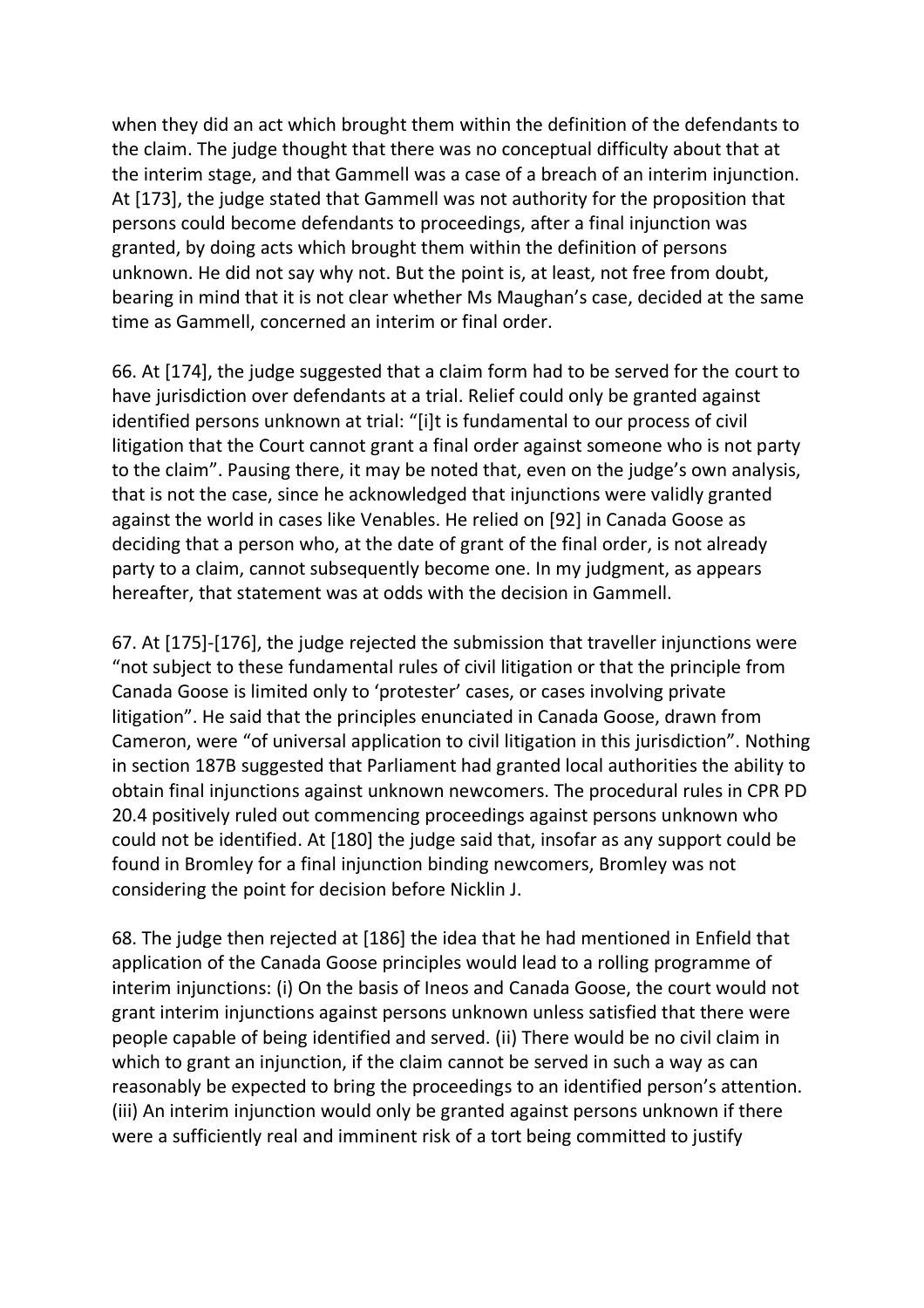precautionary relief; thereafter, a claimant will have the period up to the final hearing to identify the persons unknown.

69. The judge said that a final injunction should be seen as a remedy flowing from the final determination of rights between the claimant and the defendants at trial. That made it important to identify those defendants before that trial. The legitimate role for interim injunctions against persons unknown was conditional and to protect the existing state of affairs pending determination of the parties' rights at a trial. A final judgment could not be granted consistently with Cameron against category 2 defendants: i.e. those who were anonymous and could not be identified.

70. Between [190]-[241], Nicklin J considered whether final injunctions could ever be granted against the world in these types of case. He decided they could not, and discharged those that had been granted against persons unknown. At [244]-[246], the judge explained the consequential orders he would make, before giving the safeguards that he would provide for future cases (see [17] above). The main issue: Was the judge right to hold that the court cannot grant final injunctions that prevent persons, who are unknown and unidentified at the date of the order (i.e. newcomers), from occupying and trespassing on local authority land? Introduction to the main issue

71. The judge was correct to state as the foundation of his considerations that the court undoubtedly had the power under section 37 to grant an injunction that bound non- parties to proceedings. He referred to Venables as an example of an injunction against the world, and there is a succession of cases to similar effect. It is true that they all say, in the context of injuncting the world from revealing the identity of a criminal granted anonymity to allow him to rehabilitate, that such a remedy is exceptional. I entirely agree. I do not, however, agree that the courts should seek to close the categories of case in which a final injunction against all the world might be shown to be appropriate. The facts of the cases now before the court bear no relation to the facts in Venables and related cases, and a detailed consideration of those cases is, therefore, ultimately of limited value.

72. Section 37 is a broad provision providing expressly that "the High Court may by order (whether interlocutory or final) grant an injunction ... in all cases in which it appears to the court to be just and convenient to do so". The courts should not cut down the breadth of that provision by imposing limitations which may tie a future court's hands in types of case that cannot now be predicted.

73. The judge in this case seems to me to have built upon [89]-[92] of Canada Goose to elevate some of what was said into general principles that go beyond what it was necessary to decide either in Canada Goose or this case.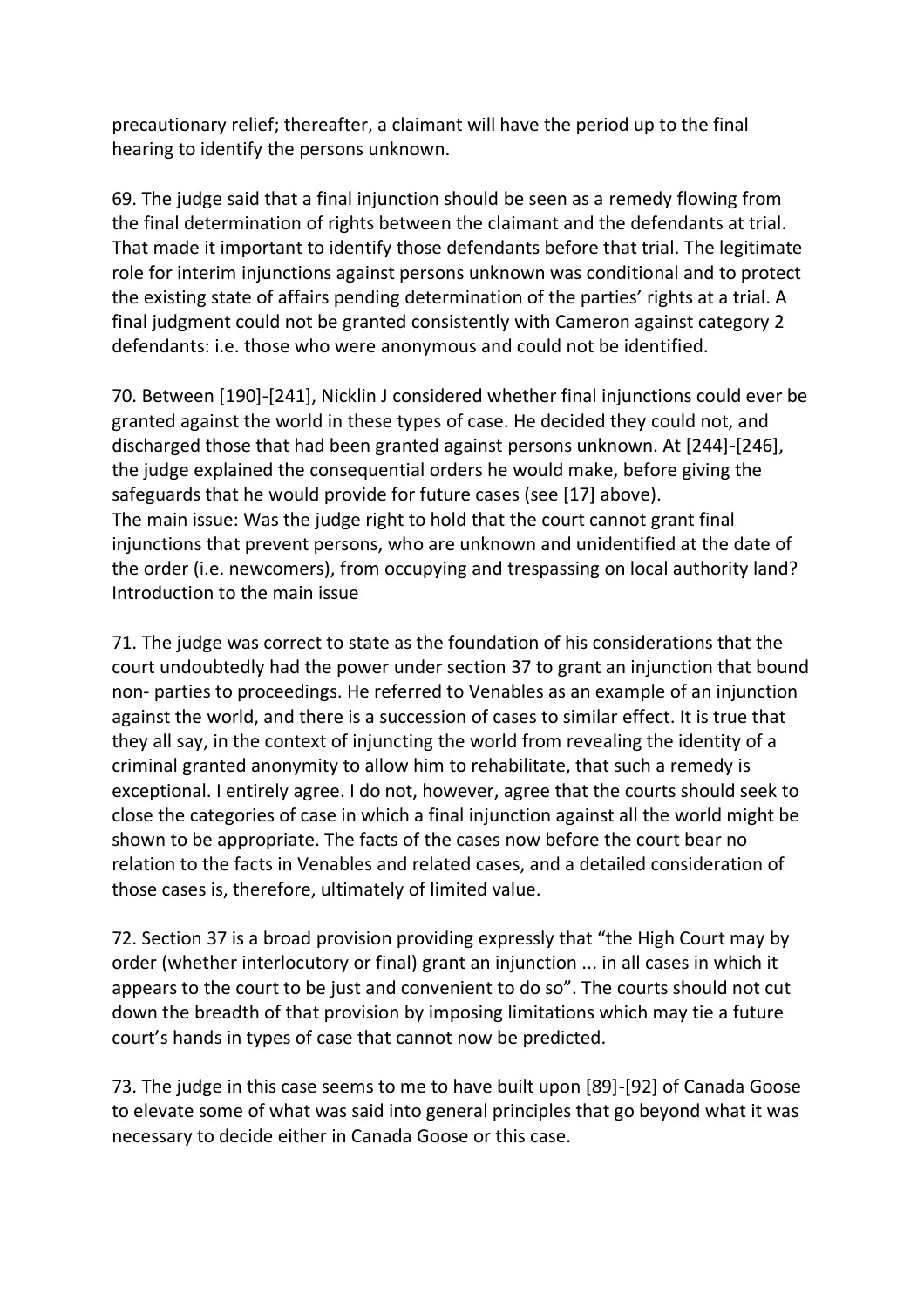74. First, the judge said that it was the "correct starting point" to recognise the fundamental difference between interim and final injunctions. In fact, none of the cases that he relied upon decided that. As I have already pointed out, none of Gammell, Cameron or Ineos drew such a distinction.

75. Secondly, the judge said at [174] that it was "fundamental to our process of civil litigation that the Court cannot grant a final order against someone who is not party to the claim". Again, as I have already pointed out, no such fundamental principle is stated in any of the cases, and such a principle would be inconsistent with many authorities (not least, Venables, Gammell and Ineos). The highest that Canada Goose put the point was to refer to the "usual principle" derived from Spycatcher to the effect that a final injunction operated only between the parties to the proceedings. The principle was said to be applicable in Canada Goose. Admittedly, Canada Goose also described that principle as consistent with the fundamental principle in Cameron (at [17]) that a person cannot be made subject to the jurisdiction of the court without having such notice of the proceedings as will enable him to be heard, but that was said without disapproving the mechanism explained by Sir Anthony Clarke in Gammell by which a newcomer might become a party to proceedings by knowingly breaching a persons unknown injunction.

76. Thirdly, the judge suggested that the principles enunciated in Canada Goose, drawn from Cameron, were "of universal application to civil litigation in this jurisdiction". This was, on any analysis, going too far as I shall seek to show in the succeeding paragraphs.

77. Fourthly, the judge said that it was important to identify all defendants before trial, because a final injunction should be seen as a remedy flowing from the final determination of rights between identified parties. This ignores the Part 8 procedure adopted in unauthorised encampment cases, which rarely, if ever, results in a trial. Interim injunctions in other fields often do protect the position pending a trial, but in these kinds of case, as I say, trials are infrequent. Moreover, there is no meaningful distinction between an interim and final injunction, since, as the facts of these cases show and Bromley explains, the court needs to keep persons unknown injunctions under review even if they are final in character.

78. With that introduction, I turn to consider whether the statements made in [89]- [92] of Canada Goose properly reflect the law. I should say, at once, that those paragraphs were not actually necessary to the decision in Canada Goose, even if the court referred to them at [88] as being further reasons for it.

[89] of Canada Goose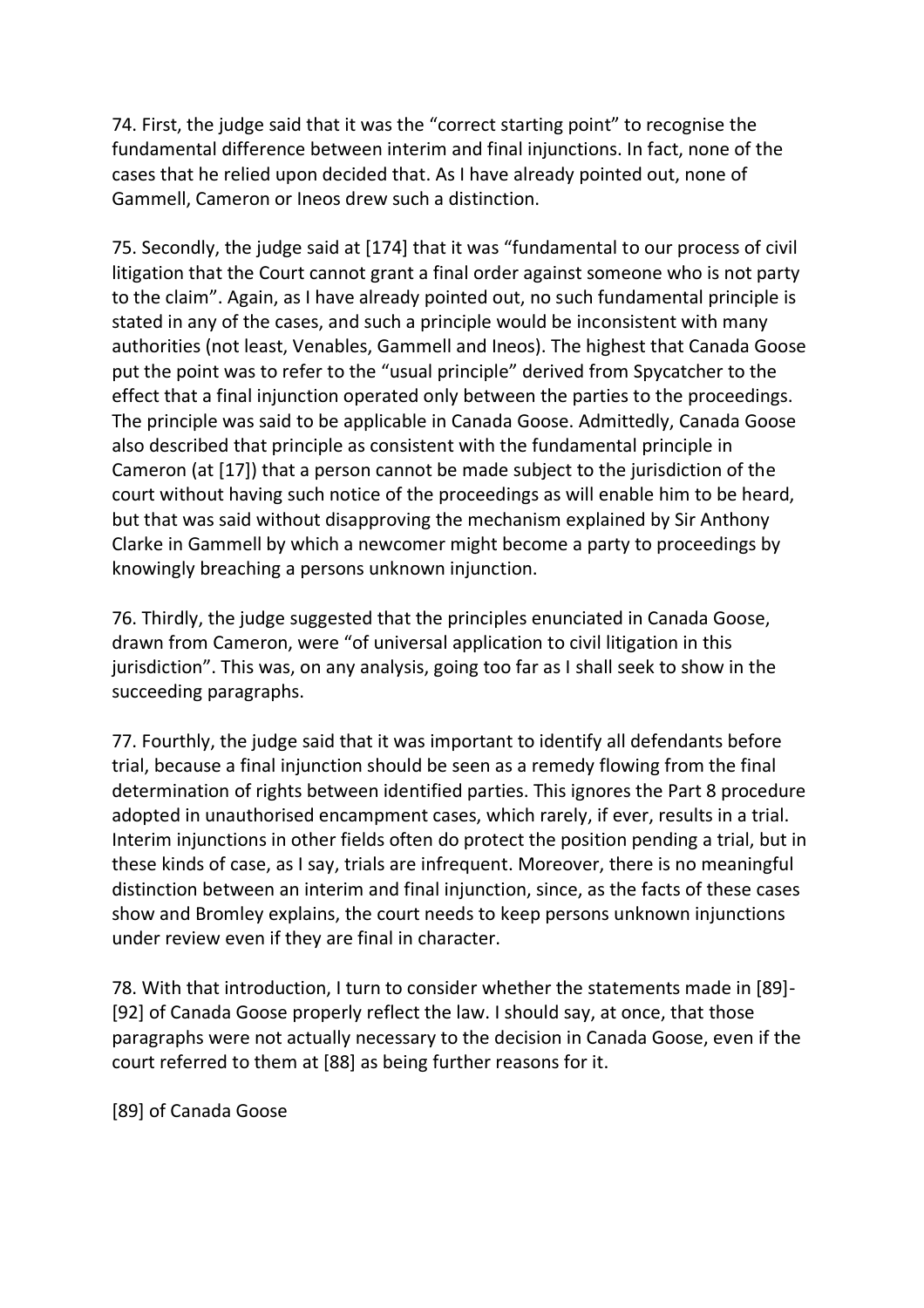79. The first sentence of [89] said that "a final injunction cannot be granted in a protester case against "persons unknown" who are not parties at the date of the final order, that is to say Newcomers who have not by that time committed the prohibited acts and so do not fall within the description of the "persons unknown" and who have not been served with the claim form". That sentence does not on its face apply to cases such as the present, where the defendants were not protesters but those setting up unauthorised encampments. It is nonetheless very hard to see why the reasoning does not apply to unauthorised encampment cases, at least insofar as they are based on the torts of trespass and nuisance. I would be unwilling to accede to the local authorities' submission that Canada Goose can be distinguished as applying only to protester cases.

80. Canada Goose then referred at [89] to "some very limited circumstances" in which a final injunction could be granted against the whole world, giving Venables as an example. It said that protester actions did not fall within that exceptional category. That is true, but does not explain why a final injunction against persons unknown might not be appropriate in such cases.

81. Canada Goose then said at [89], as I have already mentioned, that the usual principle, which applied in that case, was that a final injunction operated only between the parties to the proceedings, citing Spycatcher as being consistent with Cameron at [17]. That passage was, in my judgment, a misunderstanding of [17] of Cameron. As explained above, [17] of Cameron did not affect the validity of the orders against newcomers made in Gammell (whether interim or final) because before any steps could be taken against such newcomers, they would, by definition, have become aware of the proceedings and of the orders made, and made themselves parties to the proceedings by violating them (see [32] in Gammell).

Moreover at [63] in Canada Goose, the court had already acknowledged that (i) Lord Sumption had not addressed a third category of anonymous defendants, namely people who will or are highly likely in the future to commit an unlawful civil wrong (i.e. newcomers), and (ii) Lord Sumption had referred at [15] with approval to Gammell where it was held that "persons who entered onto land and occupied it in breach of, and subsequent to the grant of, an interim injunction became persons to whom the injunction was addressed and defendants to the proceedings". There was no valid distinction between such an order made as a final order and one made on an interim basis.

82. There was no reason for the Court of Appeal in Canada Goose to rely on the usual principle derived from Spycatcher that a final injunction operates only between the parties to the proceedings. In Gammell and Ineos (cases binding on the Court of Appeal) it was held that a person violating a "persons unknown" injunction became a party to the proceedings. Cameron referred to that approach without disapproval.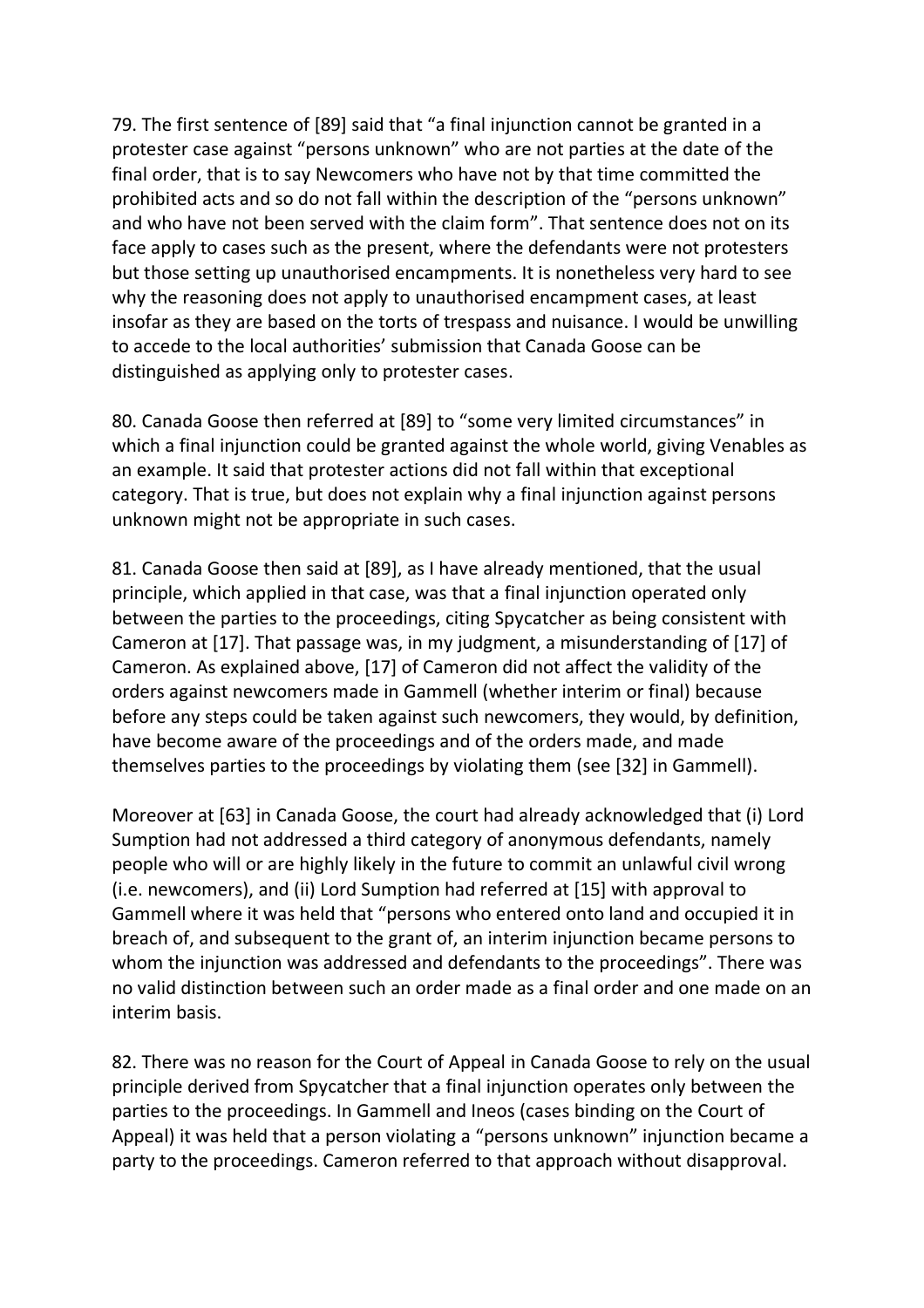There is and was no reason why the court cannot devise procedures, when making longer term persons unknown injunctions, to deal with the situation in which persons violate the injunction and makes themselves new parties, and then apply to set aside the injunction originally violated, as happened in Gammell itself. Lord Sumption in Cameron was making the point that parties must always have the opportunity to contest orders against them. But the persons unknown in Gammell had just such an opportunity, even though they were held to be in contempt. Spycatcher was a very different case, and only described the principle as the usual one, not a universal one. Moreover, it is a principle that sits uneasily with parts of the CPR, as I shall shortly explain.

## [90] of Canada Goose

83. In my judgment both the judge at [90] and the Court of Appeal in Canada Goose at [90] were wrong to suggest that Marcus Smith J's decision in Vastint Leeds BV v. Persons Unknown [2018] EWHC 2456 (Ch) (Vastint) was wrong. There, a final injunction was granted against persons unknown enjoining them from entering or remaining at the site of the former Tetley Brewery (for the purpose of organising or attending illegal raves). At [19]-[25], Marcus Smith J explained his reasoning relying on Bloomsbury, Hampshire Waste, Gammell and Ineos (at first instance: [2017] EWHC 2945 (Ch)). At [24], he said that the making of orders against persons unknown was settled practice provided the order was clearly enough drawn, and that it worked well within the framework of the CPR: "[u]ntil an act infringing the order is committed, no- one is party to the proceedings. It is the act of infringing the order that makes the infringer a party". Any person affected by the order could apply to set it aside under CPR 40.9. None of Cameron, Ineos, or Spycatcher showed Vastint to be wrong as the court suggested.

# [91] of Canada Goose

84. In the first two sentences of [91], Canada Goose seeks to limit persons unknown subject to final injunctions to those "within Lord Sumption's Category 1 in Cameron, namely those anonymous defendants who are identifiable (for example, from CCTV or body cameras or otherwise) as having committed the relevant unlawful acts prior to the date of the final order and have been served (probably pursuant to an order for alternative service) prior to [that] date". This holding ignores the fact that Canada Goose had already held that Lord Sumption's categories did not deal with newcomers, which were, of course, not relevant to the facts in Cameron.

85. The point in Cameron was that the proceedings had to be served so that, before enforcement, the defendant had knowledge of the order and could contest it. As already explained, Gammell held that persons unknown were served and made parties by violating an order of which they had knowledge. Accordingly, the first two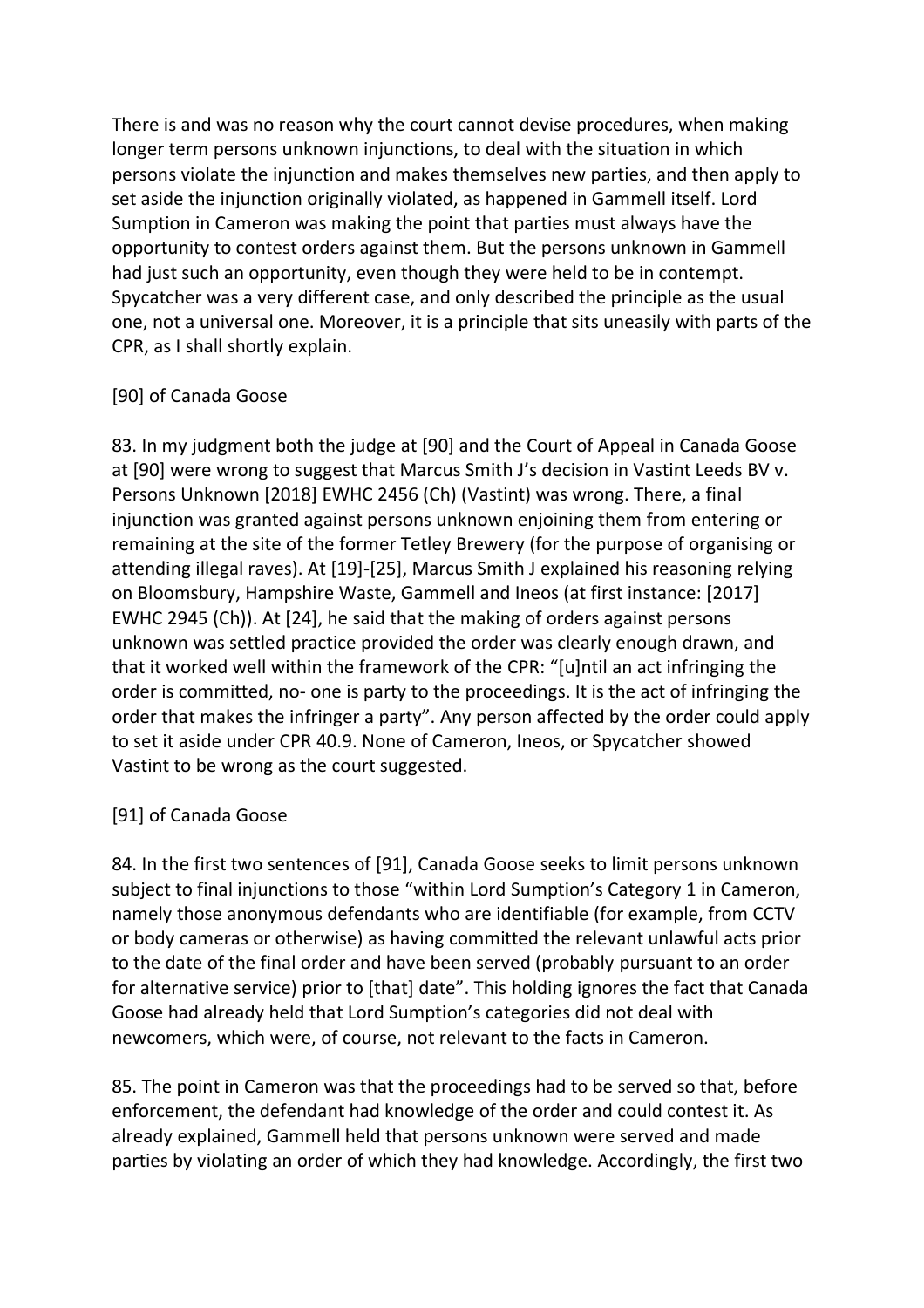sentences of [91] are wrong and inconsistent both with the court's own reasoning in Canada Goose and with a proper understanding of Gammell, Ineos and Cameron.

86. In the third sentence of [91], the court in Canada Goose said that the proposed final injunction which Canada Goose sought by way of summary judgment was objectionable as not being limited to Lord Sumption's category 1 defendants, who had already been served and identified. As I have said, that ignores the fact that the court had already said that Lord Sumption excluded newcomers and the Gammell situation.

87. The court in Canada Goose then approved Nicklin J at [159] in his judgment in Canada Goose, where he said this:

158. Rather optimistically, Mr Buckpitt suggested that all these concerns could be adequately addressed by the inclusion of a provision in the final order permitting any newcomers to apply to vary or discharge the final order.

159. Put bluntly, this is just absurd. It turns civil litigation on its head and bypasses almost all of the fundamental principles of civil litigation: see paras 55—60 above. Unknown individuals, without notice of the proceedings, would have judgment and a final injunction granted against them. If subsequently, they stepped forward to object to this state of affairs, I assume Mr Buckpitt envisages that it is only at this point that the question would be addressed whether they had actually done (or threatened to do) anything that would justify an order being made against them. Resolution of any factual dispute taking place, one assumes, at a trial, if necessary. Given the width of the class of protestor, and the anticipated rolling programme of serving the "final order" at future protests, the court could be faced with an unknown number of applications by individuals seeking to "vary" this "final order" and possible multiple trials. This is the antithesis of finality to litigation.

88. This passage too ignores the essential decision in Gammell.

89. As I have already said, there is no real distinction between interim and final injunctions, particularly in the context of those granted against persons unknown. Of course, subject to what I say below, the guidelines in Canada Goose need to be adhered to. Orders need to be kept under review. For as long as the court is concerned with the enforcement of an order, the action is not at end. A person who is not a party but who is directly affected by an order may apply under CPR 40.9. In addition, in the case of a third-party costs order, CPR 46.2 requires the non-party to be made party to the proceedings, even though the dispute between the litigants themselves is at an end. In this case, as in Canada Goose, the court was effectively concerned with the enforcement of an order, because the problems in Canada Goose all arose because of the supposed impossibility of enforcing an order against a non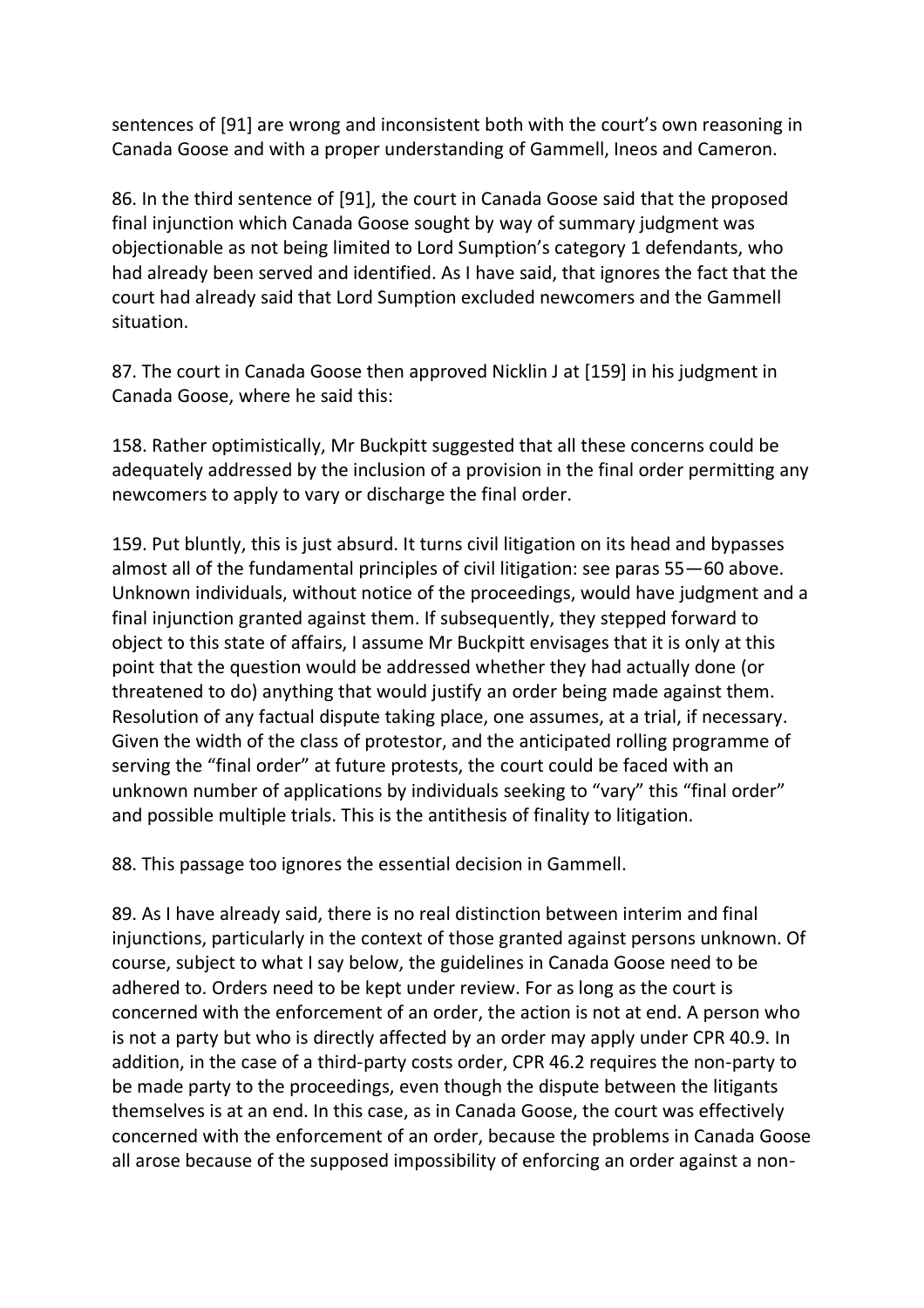party. Since the order can be enforced as decided authoritatively in Gammell, there is no procedural objection to its being made. The CPR contain many ways of enforcing an order. CPR 70.4 says that an order made against a non-party may be enforced by the same methods as if he were a party. In the case of a possession order against squatters, the enforcement officer will enforce against anyone on the property whether or not a newcomer. Notice must be given to all persons against whom the possession order was made and "any other occupiers": CPR 83.8A. Where a judgment is to be enforced by charging order CPR 73.10 allows "any person" to object and allows the court to decide any issue between any of the parties and any person who objects to the charging order. None of these rules was considered in Canada Goose. In addition, in the case of an injunction (unlike the claim for damages in Cameron), there is no possibility of a default judgment, and the grant of the injunction will always be in the discretion of the court.

90. The decision of Warby J in Birmingham City Council v. Afsar [2019] EWHC 3217 (QB) at [132] provides no further substantive reasoning beyond [159] of Nicklin J. Paragraph [92] of Canada Goose

91. The reasoning in [92] is all based upon the supposed objection (raised in written submissions following the conclusion of the oral hearing of the appeal) to making a final order against persons unknown, because interim relief is temporary and intended to "enable the claimant to identify wrongdoers, either by name or as anonymous persons within Lord Sumption's Category 1". Again, this reasoning ignores the holding in Gammell, Ineos and Canada Goose itself that an unknown and unidentified person knowingly violating an injunction makes themselves parties to the action. Where an injunction is granted, whether on an interim or a final basis for a fixed period, the court retains the right to supervise and enforce it, including bringing before it parties violating it and thereby making themselves parties to the action. That is envisaged specifically by point 7 of the guidelines in Canada Goose, which said expressly that a persons unknown injunction should have "clear geographical and temporal limits". It was suggested that it must be time limited because it was an interim and not a final injunction, but in fact all persons unknown injunctions ought normally to have a fixed end point for review as the injunctions granted to these local authorities actually had in some cases.

92. It was illogical for the court at [92] in Canada Goose to suggest, in the face of Gammell, that the parties to the action could only include persons unknown "who have breached the interim injunction and are identifiable albeit anonymous". There is, as I have said, almost never a trial in a persons unknown case, whether one involving protesters or unauthorised encampments. It was wrong to suggest in this context that "[o]nce the trial has taken place and the rights of the parties have been determined, the litigation is at an end". In these cases, the case is not at end until the injunction has been discharged.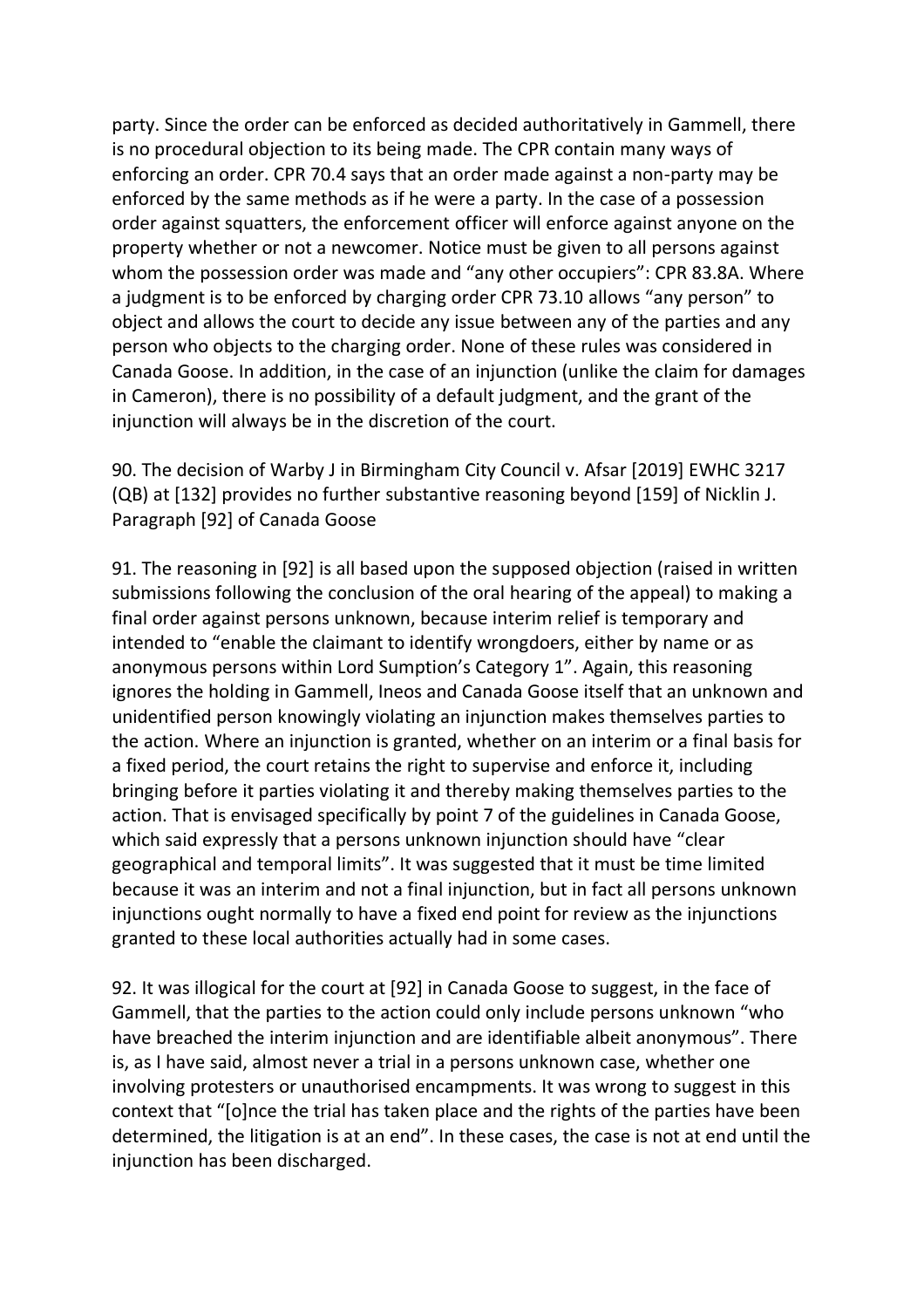### The judge's reasoning in this case

93. In my judgment, the judge was wrong to suggest that the correct starting point was the "fundamental difference between interim and final injunctions". There is no difference in jurisdictional terms between the grant of an interim and a final injunction. Gammell had not, as the judge thought, drawn any such distinction, and nor had Ineos as I have explained at [31] and [44] above. It would have been wrong to do so.

94. The judge, as it seems to me, went too far when he said at [174] that relief could only be granted against identified persons unknown at trial. He relied on Canada Goose at [92] as deciding that a person who, at the date of grant of the final order, is not already party to a claim, cannot subsequently become one. But, as I have said, that misunderstands both Gammell and Ineos. Ineos itself made clear that Lord Sumption's two categories of defendant in Cameron did not consider persons who did not exist at all and would only come into existence in the future. Ineos held that there was no conceptual or legal prohibition on suing persons unknown who were not currently in existence but would come into existence when they committed the prohibited tort.

95. I agree with the judge that there is no material distinction between an injunction against protesters and one against unauthorised encampment, certainly insofar as they both involve the grant of injunctions against persons unknown in relation to torts of trespass or nuisance. Nor is there any material distinction between those cases and the cases of urban exploring where judges have granted injunctions restraining persons unknown from trespassing on tall buildings (for example, the Shard) by climbing their exteriors (e.g. Canary Wharf Investments Ltd v. Brewer [2018] EWHC 1760 (QB) and Chelsea FC v. Brewer [2018] EWHC 1424 (Ch)). One of those cases was an interim and one a final injunction, but no distinction was made by either judge.

96. As I have explained, in my judgment, the judge ought not to have applied [89]- [92] of Canada Goose. Instead, he ought to have applied Gammell and Ineos. Bromley too had correctly envisaged the possibility of final injunctions against newcomers. The judge misunderstood the Supreme Court's decision in Cameron. The doctrine of precedent

97. We received helpful submissions during the hearing as to the propriety of our reaching the conclusions already stated. In particular, we were concerned that Cameron had been misunderstood in the ways I have now explained in detail. The question, however, was, even if Cameron did not mandate the conclusions reached by the judge and [89]-[92] of Canada Goose, whether this court would be justified in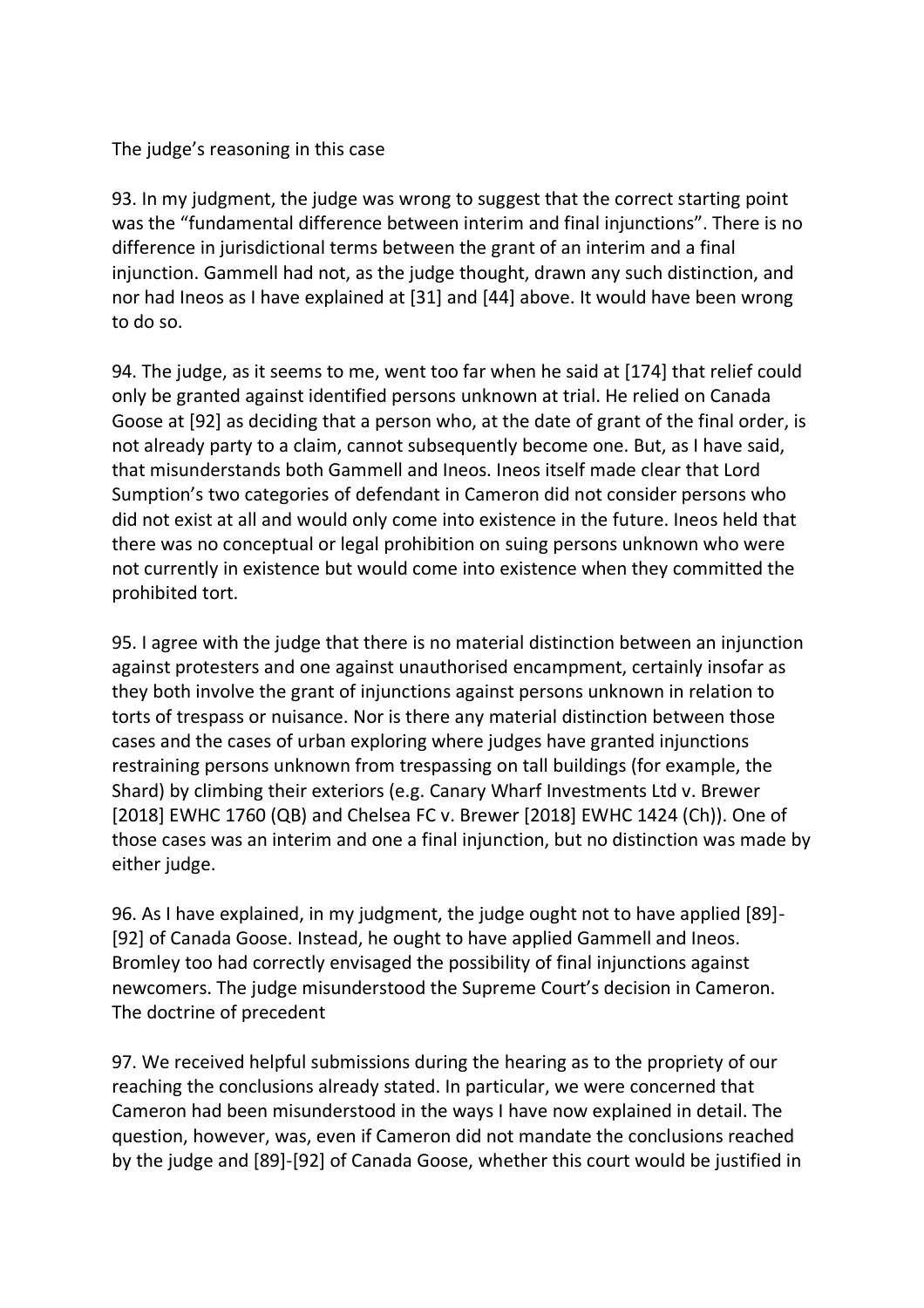refusing to follow those paragraphs. That question turns on precisely what Gammell, Ineos and Canada Goose decided.

### 98. In Young v. Bristol Aeroplane Co Ltd

First, the Court of Appeal can decide which of two conflicting decisions of its own it will follow. Secondly, the Court of Appeal is bound to refuse to follow a decision of its own which cannot stand with a subsequent decision of the Supreme Court, and thirdly, the Court of Appeal is not bound to follow a decision of its own if given without proper regard to previous binding authority.

99. In my judgment, it is clear that Gammell decided, and Ineos accepted, that injunctions, whether interim or final, could validly be granted against newcomers. Newcomers were not any part of the decision in Cameron, and there is and was no basis to suggest that the mechanism in Gammell was not applicable to make an unknown person a party to an action, whether it occurred following an interim or a final injunction. Accordingly, a premise of Gammell was that injunctions generally could be validly granted against newcomers in unauthorised encampment cases. Ineos held that the same approach applied in protester cases. Accordingly, [89]-[92] of Canada Goose were inconsistent with Ineos and Gammell. Moreover, those paragraphs seem to have overlooked the provisions of the CPR that I have mentioned at [89] above. For those reasons, it is open to this court to apply the first and third exceptions in Young. It can decide which of Gammell and Canada Goose it should follow, and it is not bound to follow the reasons given at [89]-[92] of Canada Goose, which even if part of the court's essential reasoning, were given without proper regard to Gammell, which was binding on the Court of Appeal in Canada Goose.

100. This analysis is applicable even if [89]-[92] of Canada Goose are taken as explaining Gammell and Ineos as being confined to interim injunctions. The Court of Appeal can, in that situation, refuse to follow its second decision if it takes the view, as I do, that [89]-[92] of Canada Goose wrongly distinguished Gammell and Ineos (see Starmark Enterprises Ltd v. CPL Distribution Ltd [2001] EWCA Civ 1252, [2002] Ch. 306 at [65]-[67] and [97]).

### Conclusion on the main issue

101. For the reasons I have given, I would decide that the judge was wrong to hold that the court cannot grant final injunctions that prevent persons, who are unknown and unidentified at the date of the order (newcomers), from occupying and trespassing on local authority land.

The guidance given in Bromley and Canada Goose and in this case by Nicklin J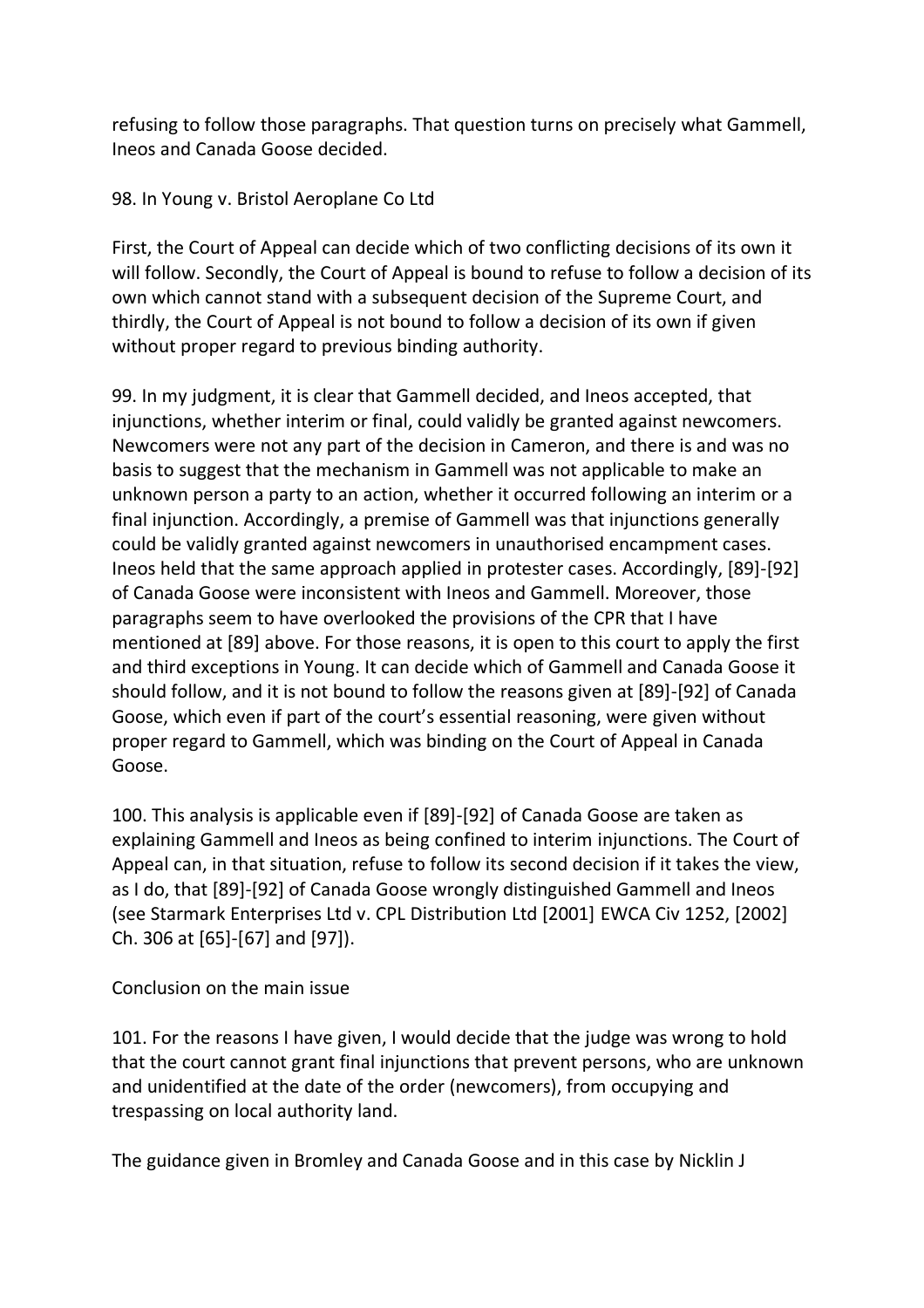102. We did not hear detailed argument either about the guidance given in relation to interim injunctions against persons unknown at [82] of Canada Goose (see [56] above), or in relation to how local authorities should approach persons unknown injunctions in unauthorised encampment cases at [99]-[109] in Bromley [see [49] above). It would, therefore, be inappropriate for me to revisit in detail what was said there. I would, however, make the following comments.

103. First, the court's approach to the grant of an interim injunction would obviously be different if it were sought in a case in which a final injunction could not, either as a matter of law or settled practice, be granted. In those circumstances, these passages must, in view of our decision in this case, be viewed with that qualification in mind.

104. Secondly, I doubt whether Coulson LJ was right to comment that: (i) there was an inescapable tension between the article 8 rights of the Gypsy and Traveller community and the common law of trespass, and (ii) the cases made plain that the Gypsy and Traveller community have an enshrined freedom not to stay in one place but to move from one place to another.

105. On the first point, it is not right to say that either "the gipsy and traveller community" or any other community has article 8 rights. Article 8 provides that "[e]veryone has the right to respect for his private and family life, his home and his correspondence". In unauthorised encampment cases, unlike in Porter (and unlike in Manchester City Council v. Pinnock [2010] UKSC 45, [2011] UKSC 6, [2011] 2 AC 104), newcomers cannot rely on an article 8 right to respect for their home, because they have no home on land they do not own. They can rely on a private and family life claim to pursue a nomadic lifestyle, because Chapman decided that the pursuit of a traditional nomadic lifestyle is an aspect of a person's private and family life. But the scheme of the HRA 1998 is individualised. It is unlawful under section 6 for a public authority to act incompatibly with a Convention right, which refers to the Convention right of a particular person. The mechanism for enforcing a Convention right is specified in section 7 as being legal proceedings by a person who is or would be a victim of any act made unlawful by section 6. That means, in this context, that it is when individual newcomers make themselves parties to an unauthorised encampment injunction, they have the opportunity to apply to the court to set aside the injunction praying in aid their private and family life right to pursue a nomadic lifestyle. Of course, the court must consider that putative right when it considers granting either an interim or a final injunction against persons unknown, but it is not the only consideration. Moreover, it can only be considered, at that stage, in an abstract way, without the factual context of a particular person's article 8 rights. The landowner, by contrast, has specific Convention rights under article 1 protocol 1 to the peaceful enjoyment of particular possessions. The only point at which a court can test whether an order interferes with a particular person's private and family life, the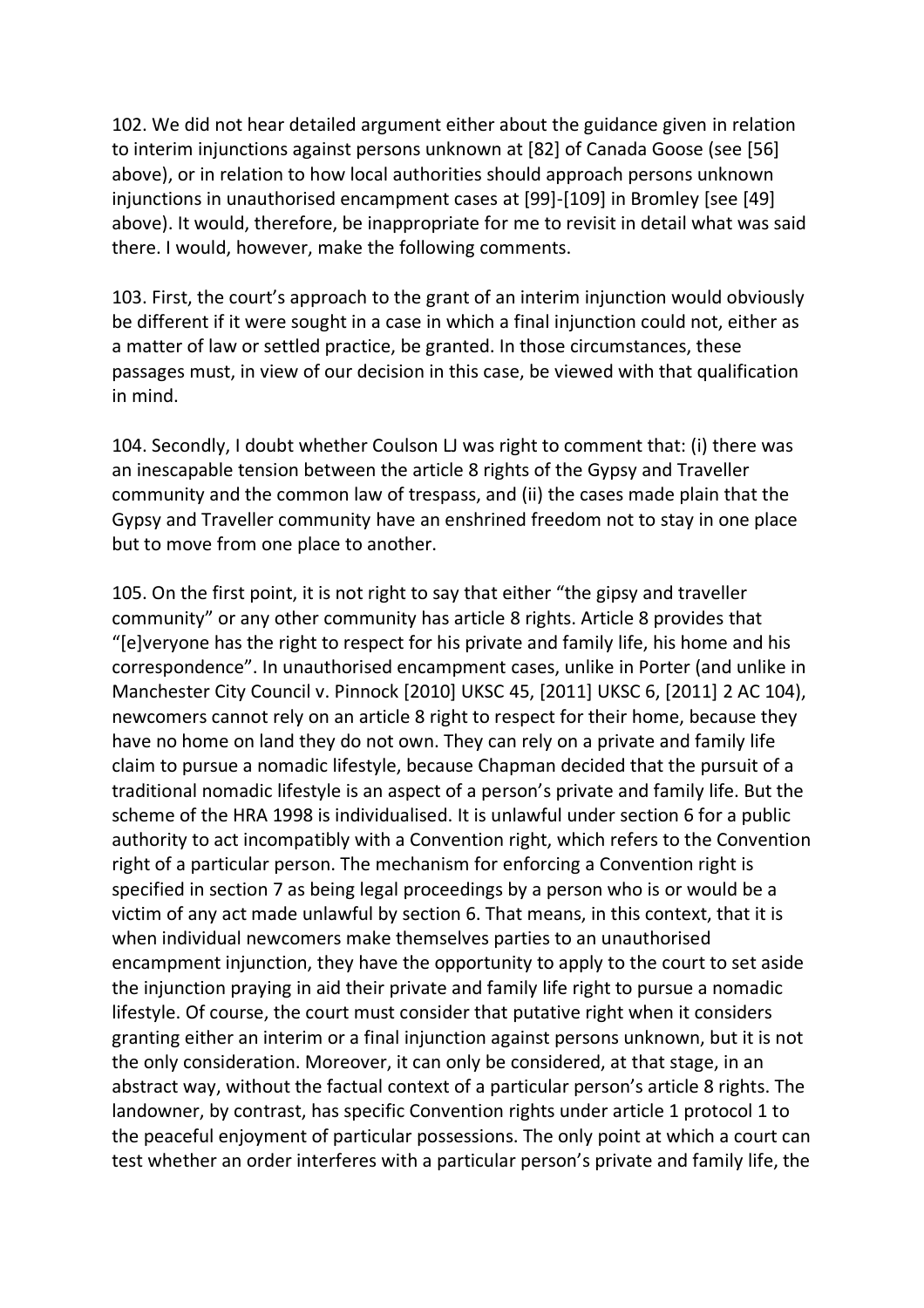extent of that interference, and whether the order is proportionate, is when that person comes to court to resist the making of an order or to challenge the validity of an order that has already been made.

106. Secondly, it is not, I think, quite clear what Coulson LJ meant by saying that the Gypsy and Traveller community had an enshrined freedom to move from one place to another. Each member of those communities, and each member of any community, has such a freedom in our democratic society, but the communities themselves do not have Convention rights as I have explained. Individuals' qualified Convention rights must be respected, but the right to that respect will be balanced, in short, against the public interest, when the court considers their challenge to the validity of an unauthorised encampment injunction binding on persons unknown. The court will also take into account any other relevant legal considerations, such as the duties imposed by the Equality Act 2010.

107. Nothing I have said should, however, be regarded as throwing doubt upon Coulson LJ's suggestions that local authorities should engage in a process of dialogue and communication with travelling communities, undertake, where appropriate, welfare and equality impact assessments, and should respect their culture, traditions and practices. I would also want to associate myself with Coulson LJ's suggestion that persons unknown injunctions against unauthorised encampments should be limited in time, perhaps to one year at a time before a review.

108. It will already be clear that the guidance given by the judge in this case at [248] (see [18] above) requires reconsideration. There are indeed safeguards that apply to injunctions sought against persons unknown in unauthorised encampment cases. Those safeguards are not, however, based on the artificial distinction that the judge drew between interim and final orders. The normal rules are applicable, as are the safeguards mentioned in Bromley (subject to the limitations already mentioned at [104]-[106] above), and those mentioned below at [117]. There is no rule that an interim injunction can only be granted for any particular period of time. It is good practice to provide for a periodic review, even when a final order is made. The two categories of persons unknown referred to by Lord Sumption at [13] in Cameron have no relevance to cases of this kind. He was not considering the position of newcomers. The judge was wrong to suggest that directions should be given for the claimant to apply for a default judgment. Such judgments cannot be obtained in Part 8 cases. A normal procedural approach should apply to the progress of the Part 8 claims, bearing in mind the importance of serving the proceedings on those affected and giving notice of them, so far as possible, to newcomers.

The secondary question as to the propriety of the procedure adopted by the judge to bring the proceedings in their current form before the court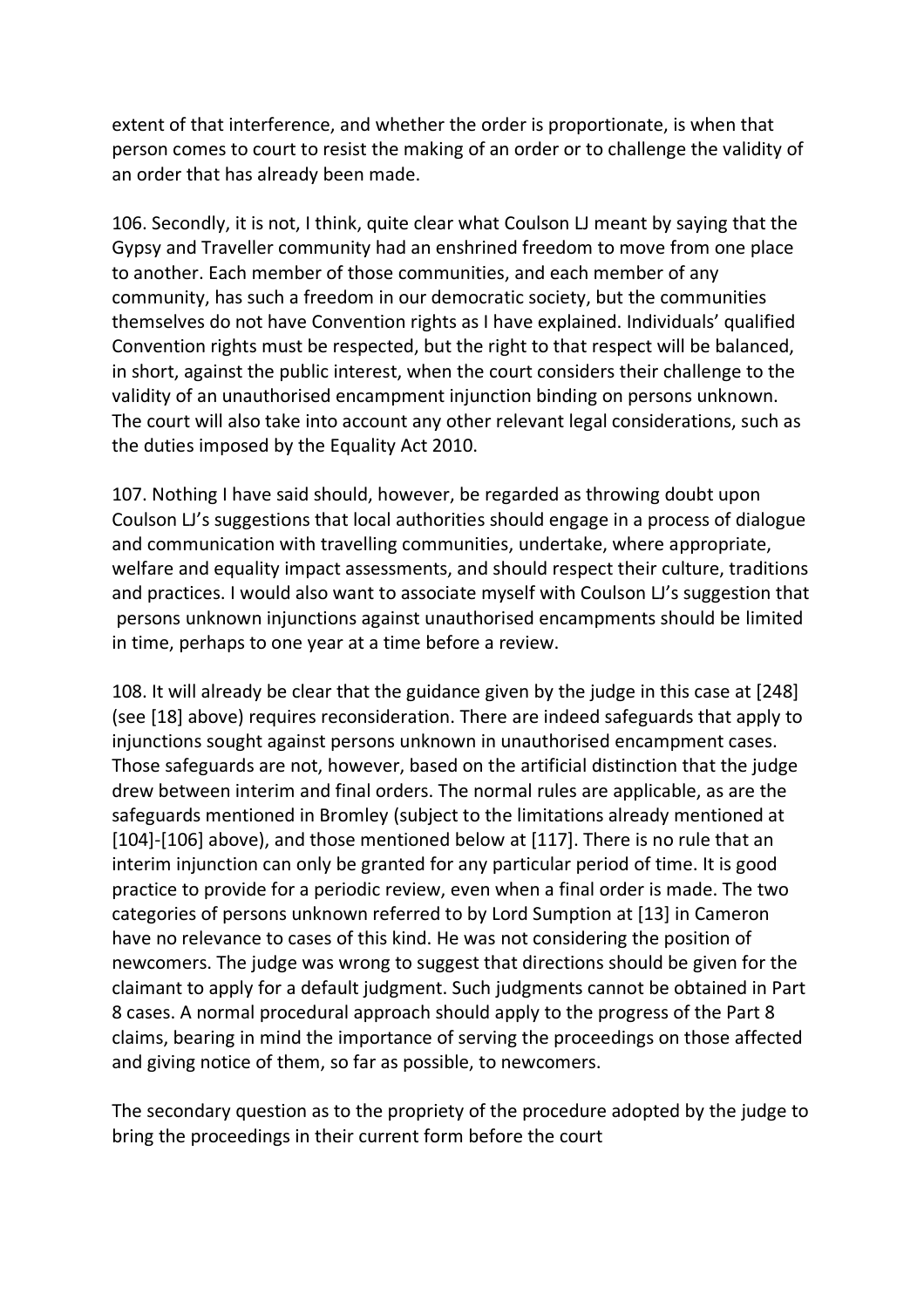109. In effect, the judge made a series of orders of the court's own motion requiring the parties to these proceedings to make submissions aimed at allowing the court to reach a decision as to whether the interim and final orders that had been granted in these cases could or should stand. Counsel for one group of local authorities, Ms Caroline Bolton, submitted that it was not open to the court to call in final orders made in the past for reconsideration in the way that the judge did.

110. In my judgment, the procedure adopted was highly unusual, because it was, in effect, calling in cases that had been finally decided on the basis that the law had changed. We heard considerable argument based on the court's power under CPR 3.1(7), which gives the court a power "to vary or revoke [an] order". This court has recently said that the circumstances which would justify varying or revoking a final order would be very rare given the importance of finality (see Terry v. BCS Corporate Acceptances [2018] EWCA Civ 2422 at [75]).

111. As it seems to me, however, we do not need to spend much time on the process which was adopted. First, the local authorities concerned did not object at the time to the court calling in their cases. Secondly, the majority of the injunctions either included provision for review at a specified future time or express or implied permission to apply. Thirdly, even without such provisions, the orders in question would, as I have already explained, be reviewable at the instance of newcomers, who had made themselves parties to the claims by knowingly breaching the injunctions against unauthorised encampment.

112. In these circumstances, the process that was adopted has ultimately had a beneficial outcome. It has resulted in greater clarity as to the applicable law and practice.

The statutory jurisdiction to make orders against person unknown under section 187B to restrain an actual or apprehended breach of planning control validates the orders made

113. The injunctions in these cases were mostly granted either on the basis of section 187B or on the basis of apprehended trespass and nuisance, or both.

114. Section 187B provides that: (1) Where a local planning authority consider it necessary or expedient for any actual or apprehended breach of planning control to be restrained by injunction, they may apply to the court for an injunction, whether or not they have exercised or are proposing to exercise any of their other powers under this Part. (2) On an application under subsection (1) the court may grant such an injunction as the court thinks appropriate for the purpose of restraining the breach. (3) Rules of court may provide for such an injunction to be issued against a person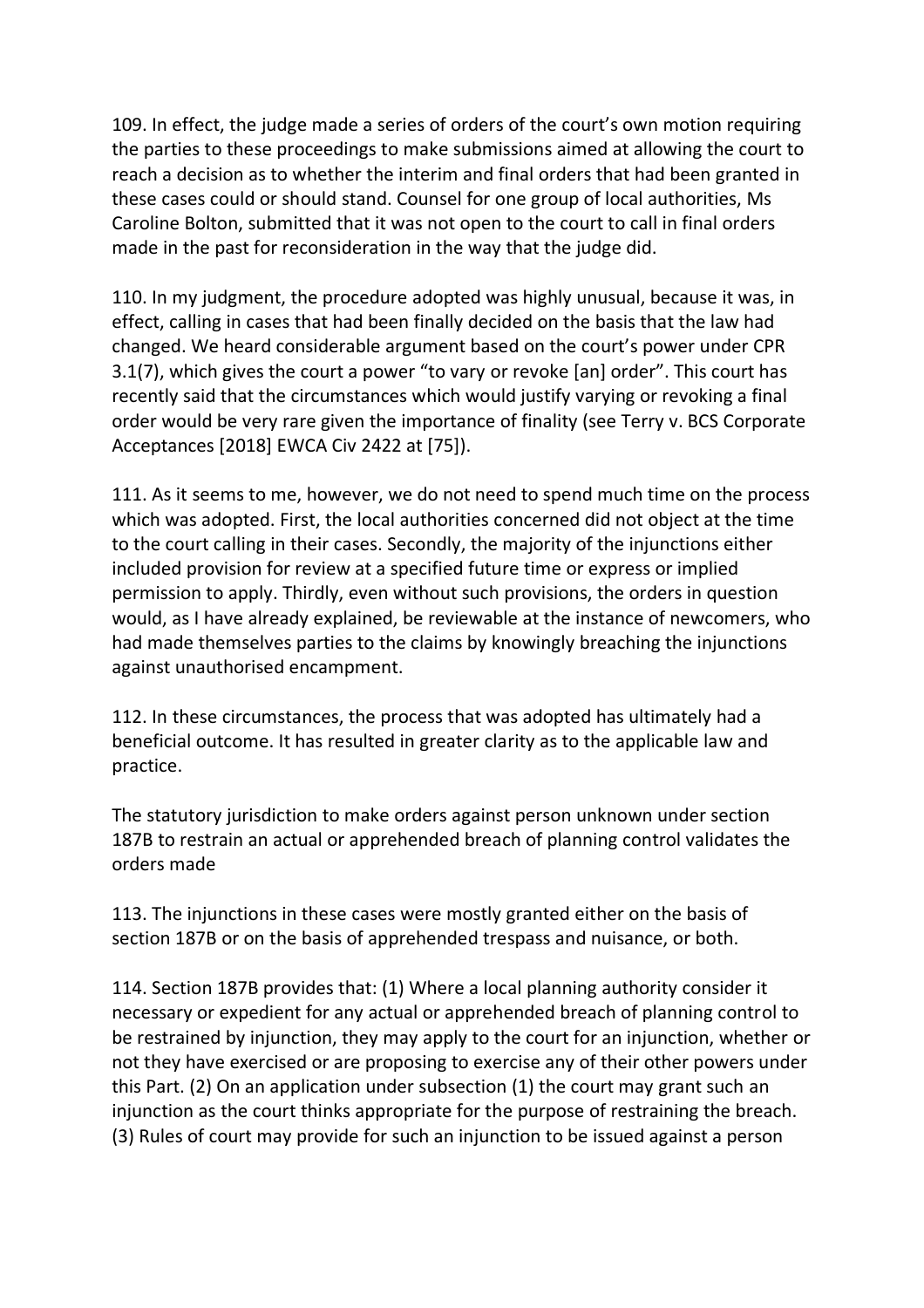whose identity is unknown. (4) In this section "the court" means the High Court or the county court.

115. CPR 8APD.20 provides at [20.1]-[20.6] in part as follows: 20.1 This paragraph relates to applications under  $-$  (1) [section 187B]; 20.2 An injunction may be granted under those sections against a person whose identity is unknown to the applicant. ... 20.4 In the claim form, the applicant must describe the defendant by reference to – (1) a photograph; (2) a thing belonging to or in the possession of the defendant; or (3) any other evidence. 20.5 The description of the defendant under paragraph 20.4 must be sufficiently clear to enable the defendant to be served with the proceedings. (The court has power under Part 6 to dispense with service or make an order permitting service by an alternative method or at an alternative place). 20.6 The application must be accompanied by a witness statement. The witness statement must state  $-$  (1) that the applicant was unable to ascertain the defendant's identity within the time reasonably available to him; (2) the steps taken by him to ascertain the defendant's identity; (3) the means by which the defendant has been described in the claim form; and (4) that the description is the best the applicant is able to provide.

116. In the light of what I have decided as to the approach to be followed in relation to injunctions sought under section 37 against persons unknown in relation to unauthorised encampment, the distinctions that the parties sought to draw between section 37 and section 187B applications are of far less significance to this case.

117. In my judgment, sections 37 and 187B impose the same procedural limitations on applications for injunctions of this kind. In either case, the applicant must describe any persons unknown in the claim form by reference to photographs, things belonging to them or any other evidence, and that description must be sufficiently clear to enable persons unknown to be served with the proceedings, whilst acknowledging that the court retains the power in appropriate cases to dispense with service or to permit service by an alternative method or at an alternative place. These safeguards and those referred to with approval earlier in this judgment are as much applicable to an injunction sought in an unauthorised encampment cases under section 187B as they are to one sought in such a case to restrain apprehended trespass or nuisance. Indeed, CPR 8APD.20 seems to me to have been drafted with the objective of providing, so far as possible, procedural coherence and consistency rather than separate procedures for different kinds of cases.

118. There is, therefore, no need for me to say any more about section 187B. Can the court in any circumstances like those in the present case make final orders against all the world?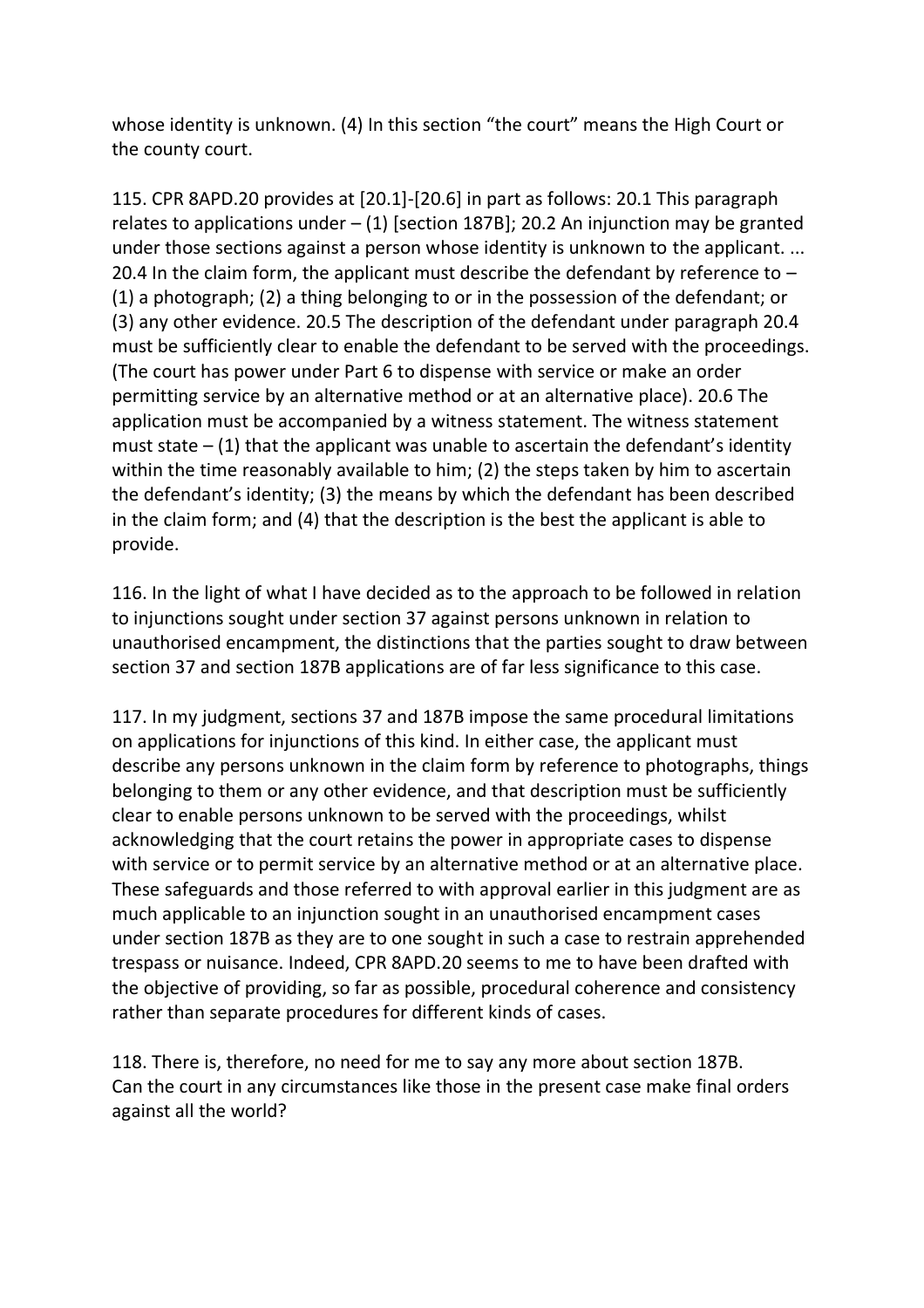119. As I have said, Nicklin J decided at [190]-[241] that final injunctions against persons unknown, being a species of injunction against all the world, could never be granted in unauthorised encampment cases. For the reasons I have given, I take the view that he was wrong.

120. I have already explained the circumstances in which such injunctions can be granted at [102]-[108]. Beyond what I have said, however, I take the view that it is extremely undesirable for the court to lay down limitations on the scope of as broad and important a statutory provision as section 37. Injunctions against the world have been granted in the type of case epitomised by Venables. Persons unknown injunctions have been granted in cases of unauthorised encampment and may be appropriate in some protester cases as is demonstrated by the authorities I have already referred to. I would not want to lay down any further limitations. Such cases are certainly exceptional, but that does not mean that other categories will not in future be shown to be proportionate and justified. The urban exploring injunctions I have mentioned are an example of a novel situation in which such relief was shown to be required.

121. I conclude that the court cannot and should not limit in advance the types of injunction that may in future cases be held appropriate to make under section 37 against the world. **Conclusions** 

122. The parties agreed four issues for determination in terms that I have not directly addressed in this judgment. They did, however, raise substantively the four issues I have dealt with.

123. I have concluded, as I indicated at [7] above, that the judge was wrong to hold that the court cannot grant final injunctions against unauthorised encampment that prevent newcomers from occupying and trespassing on land. Whilst the procedure adopted by the judge was unorthodox and unusual in that he called in final orders for revision, no harm has been done in that the parties did not object at the time and it has been possible to undertake a comprehensive review of the law applicable in an important field. Most of the orders anyway provided for review or gave permission to apply. The procedural limitations applicable to injunctions against person unknown are as much applicable under section 37 as they are to those made under section 187B. The court cannot and should not limit in advance the types of injunction that may in future cases be held appropriate to make under section 37 against the world.

124. I would allow the appeal. I am grateful to all counsel, but particularly to Mr Tristan Jones, whose submissions as advocate to the court have been invaluable. Counsel will no doubt want to make further submissions as to the consequences of